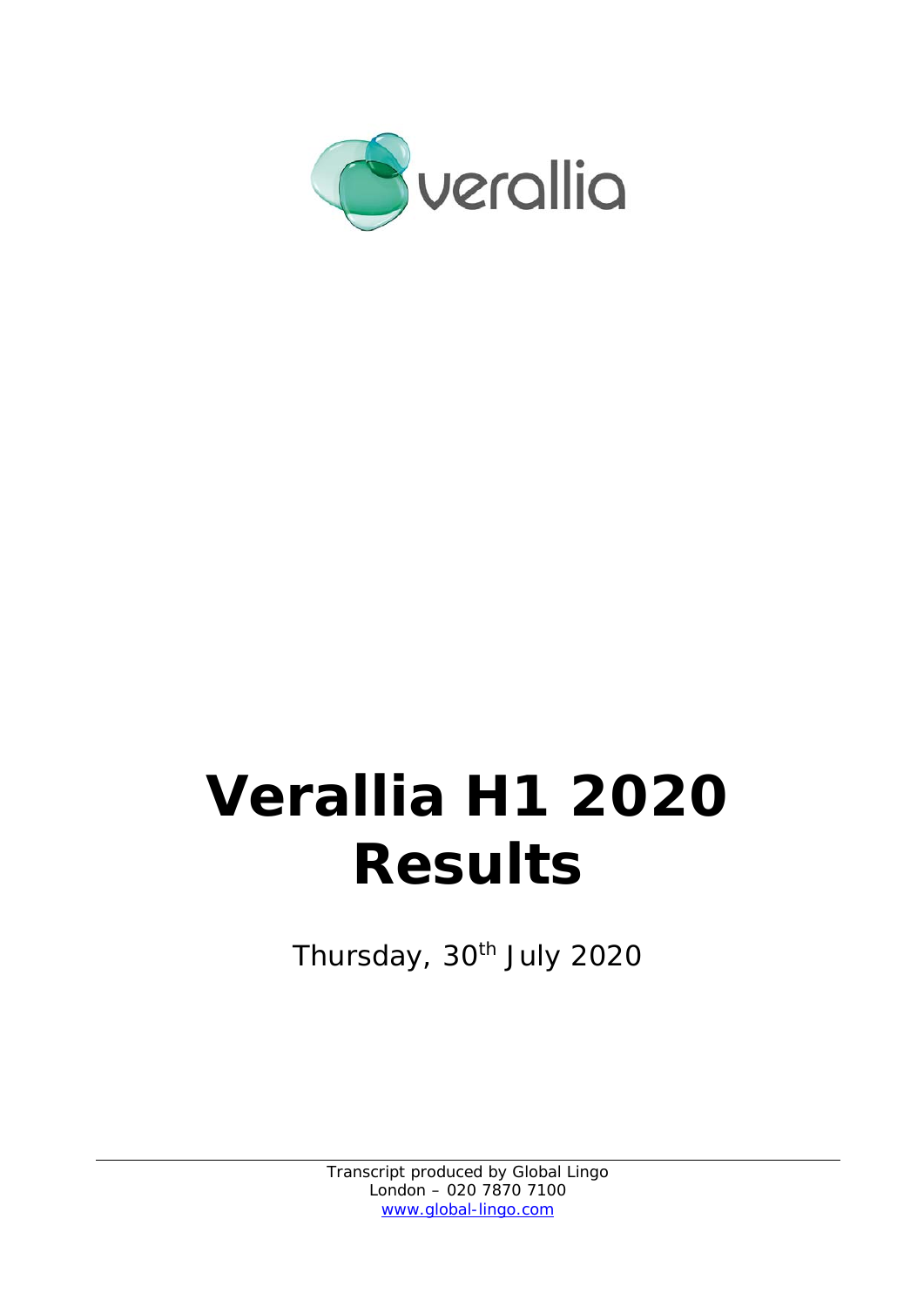# **Financial Highlights and Key Initiatives**

Michel Giannuzzi

CEO, Verallia

#### **Welcome**

Well, thank you very much. And good afternoon, everyone, and welcome to our call for the first half of the year results. I do hope that you and your families are doing well and that you are not too severely hit by the COVID-19 pandemic.

I will share the presentation tonight with Didier Fontaine, Verallia Group CFO. And I am pleased to report strong performance in H1 that shows the resilience of the Group in the context of the COVID-19 pandemic.

# **H1 2020 Financial Highlights**

Revenues, as they are reported, stand at up  $\epsilon$ 1,275 million, which is down 4.1% versus last year, first half of the year. But the organic decline in the first half of this year is only 0.9%. And even if we exclude Argentina, which you know is a hyper inflation country, the organic decline is only 2.7% versus the first half of last year. So quite a strong top line performance in the context of the pandemic.

Our Q2 reported revenue were down 9.6% to €630 million and on an organic basis it is only 5.4% drop in Q2 this year compared to Q2 last year, after a good Q1 as you remember.

When we talk about the profitability and the adjusted EBITDA performance, our adjusted EBITDA was down to  $\epsilon$ 299 million, in line with the revenue decline, and the margin basically dropped 10 basis points at 23.4% for the first half of the year compared to 23.5% last year.

We kept deleveraging the company during this semester, and our net debt leverage ratio is down to 2.5 times adjusted EBITDA for the last 12 months compared to 2.6 times at the end of December last year and 2.9 times a year ago.

We did pay a dividend to 87% of our shareholders in the way of share dividend and the treasury impact for the shareholders that have opted for the cash payments will be only €13 million or has been only €13 million in July.

And last but not least, we have announced during the second quarter, the implementation of a transformation plan in France to adapt our organisation to the market changes and to improve the competitiveness of our operations in France.

# **Continued management of the current COVID-19 situation**

So moving to the next slide, work that we have done during the COVID pandemics. We have kept managing the business continuity plans very tightly with all our factories being operational throughout the semester. No factory was shutdown. We kept serving our customers whose role is essential throughout the food industry supply chain.

Since the end of the lockdown in many countries, we are progressively returning to the office where we still have good share of employees heading from office work. And we have constantly updated our health protocols to make sure that health and safety of our employees is always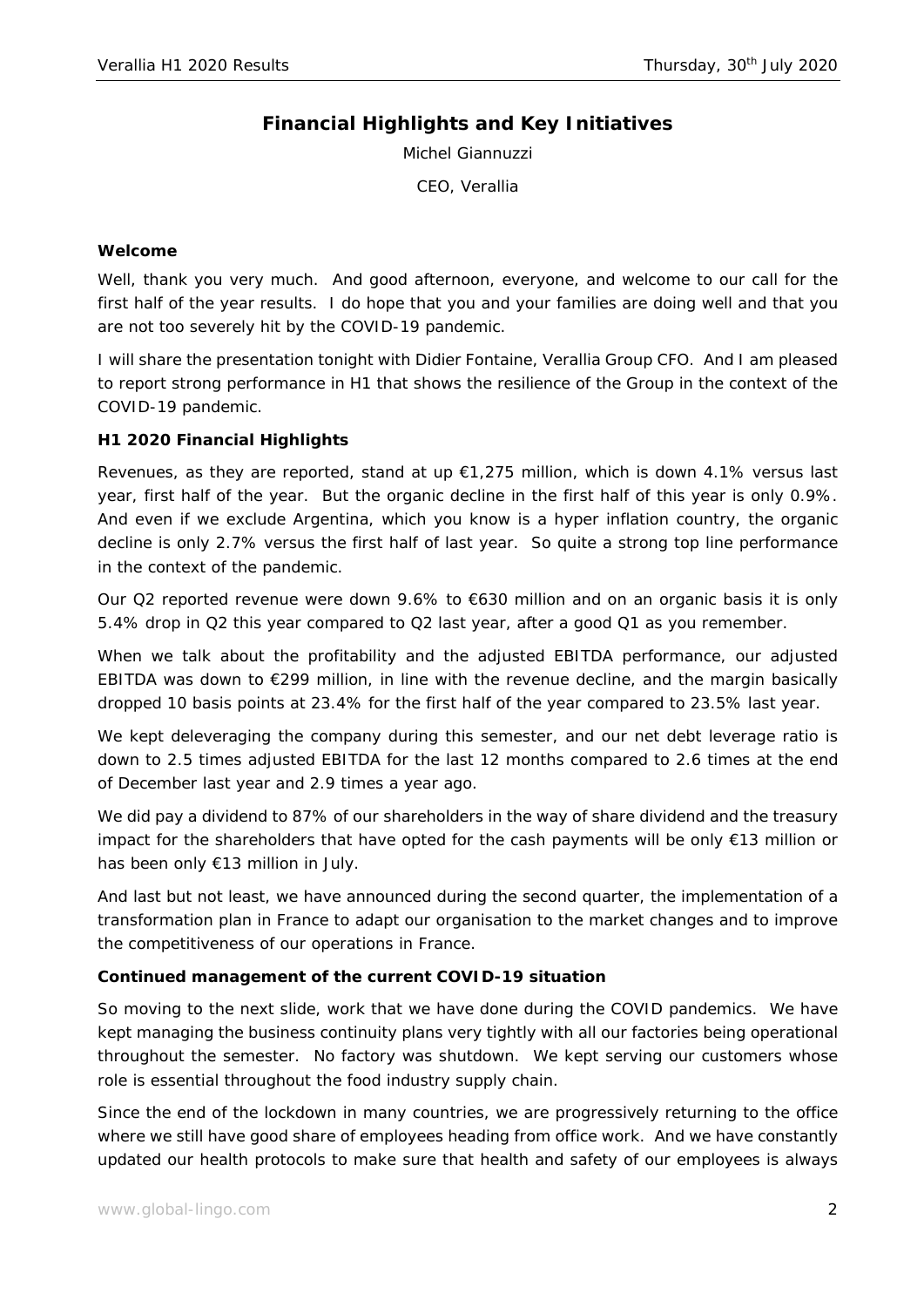protected as best as we can. And we are quite pleased to report that so far we have been able to ensure a good level of hygiene and health measures in all our factories and work offices.

## **Verallia: United and Responsible**

The second thing in page five is about the initiative that we have taken throughout the organisation led by our people on the floor in the countries, where since the beginning of the pandemic has been a huge solidarity move from all our employees and not only, as you remember, we have given some personal protection equipments. We bought some hydraulic solutions for the hospitals. We have provided also some medical equipments to some hospitals by buying them. Even in some cases, in some countries, we provided some transportation to the hospital personnel.

On the top of it, we have made also some donations to some NGOs that have been supporting people that were in distress or in difficulties during the period. And you have here three examples that we are quite proud of to report.

The first one is the Maison des femmes. They are all coming from what happened in France recently. The Maison des femmes in France in Saint-Denis, where we are supporting this organisation that is helping women in difficulty and victims of violence. And during the COVID-19 unfortunately there has been a surge of violence at home in some cases.

We have also supported Covidom, which has been a home monitoring platform to help and join the hospitals from the people that were having some symptoms of COVID and they have been able to setup in a record time. This platform with 2,500 volunteers, which has been a great solidarity move from lot of medical professionals.

And last but not least, we are also supporting the Secours Populaire Français, who is helping jobless or homeless people to, not only sometimes find shelter, but also provide food to them. And this has been done in association with the local communities in the areas where our factories are implemented.

So these are our three examples coming from France but we have plenty of examples in all the countries. And altogether, the funds provided by the executive management team and myself was setup with €1.6 million will be completely donated in a couple of days to help those entities. So this has been a stronger solidarity and very impactful move inside the company which we are very pleased to report on behalf of the 10,000 employees of Verallia.

#### **Great success of Verallia's 2020 employee shareholding offer**

Now another great success during the second quarter is despite the turmoil linked to the pandemic, we have maintained our decision to offer almost all of our employees shareholder ownership programme that was discussed at the time of the IPO last year. And with two things.

First of all, this is a fifth time we offer such an employee ownership programme to employees, but in the past it was limited to smaller number of countries. So we expanded to eight countries nowadays including some big countries like Italy, that in the past voting provisions could not join. So we have now extended to the maximum number of countries where it makes sense and it is possibly technically to offer employee ownership programme.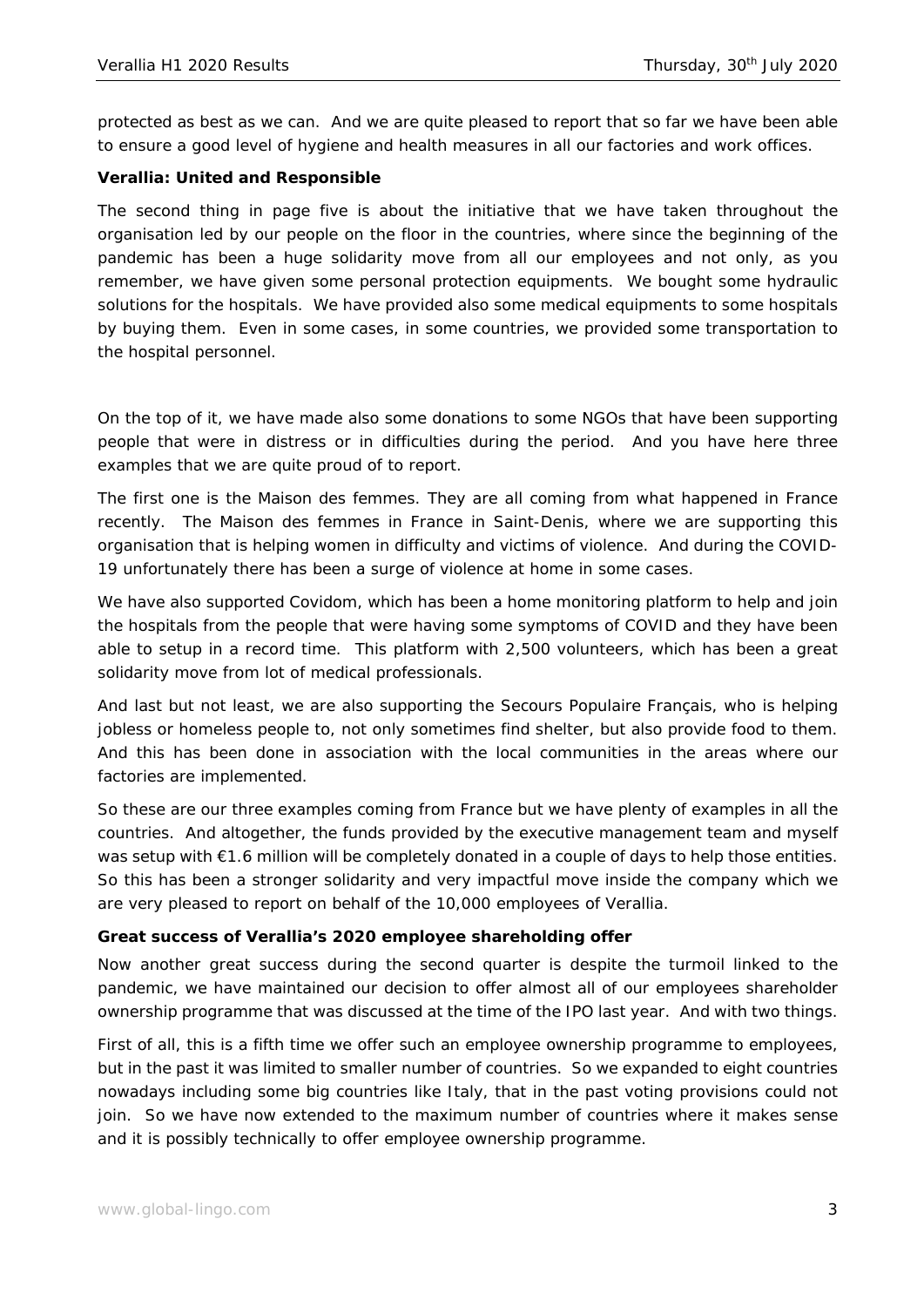The second thing, we boosted the matching contribution from the company up to  $\epsilon$ 3,000 per employee, which is in addition of the 20% discount on the share price, providing an attractive investment for many employees that have been trying to invest in the company.

So as a result of this programme, we got 42% participation rate amongst all eligible employees worldwide which is quite a significant participation rate. In France, this participation rate was 77%, which is even higher but there has been more use or more knowledge about this programme in France than maybe in other countries.

And you can see that in Spain, it was 50%. And in the countries of Italy and Brazil, where it was the first time we had such a programme, we had even up to 30% subscription rate. Now this means that at the end of this employee ownership plan that was done during the quarter, the employees now hold 3.3% of Verallia share capital.

#### **Strong support from our shareholders**

Moving to next slide on page seven. You have here another, I think, important information about the dividend payment that took place in the first half of the year, where 87% of our shareholders have opted for share dividend rather than a cash dividend. Our main shareholders, Apollo, Brasil Warrant Administração de Bens e Empresas, Bpifrance Participations and the employee ownership fund, FCPE Verallia had all opted for the share-based payment of the dividend, which means that the capital has increased as of 9<sup>th</sup> July up to 123,272,819 shares.

And you can see on this donut, the split of the main shareholder base post dividend payment. And this is an estimated split indeed since this could have changed slightly during that period.

# **Transformation plan in France**

So the last information that the last highlight, if not, of the semester is related to France. You will see from Didier's comment that France has been more impacted than other countries due to the pandemic. However, we were already before COVID-19 facing some slight overcapacity in France, and also we had a plan to improve the competitiveness of our operation in France before COVID-19.

Of course, the sharp decrease of the French market has not helped. Just the opposite, it has just reinforced the need to transform our setup and our operation in France. And the decision has been taken not to not rebuild one of the three furnaces of the Cognac plant, which will reach its end of life at the end of this year. And this will basically eliminate some excess capacity we had in our French operations. And of course better load for all the other plants in France.

And the second thing we have announced to this plan is also change in the production organisations in all the plants in France, all the glass-making plants in France, we have seven of them, where we will implement the same process flow organisation that the one we have in all other factories for the world, which has been a key element in the success of our improvement in our operations everywhere in the world and which was a little behind in France.

So this will, I believe, make the French operations more competitive going forward. We, as a responsible company, will favour voluntary departures like early cessation of activity, like early retirements, helping people ready to setup their own businesses for most of them there that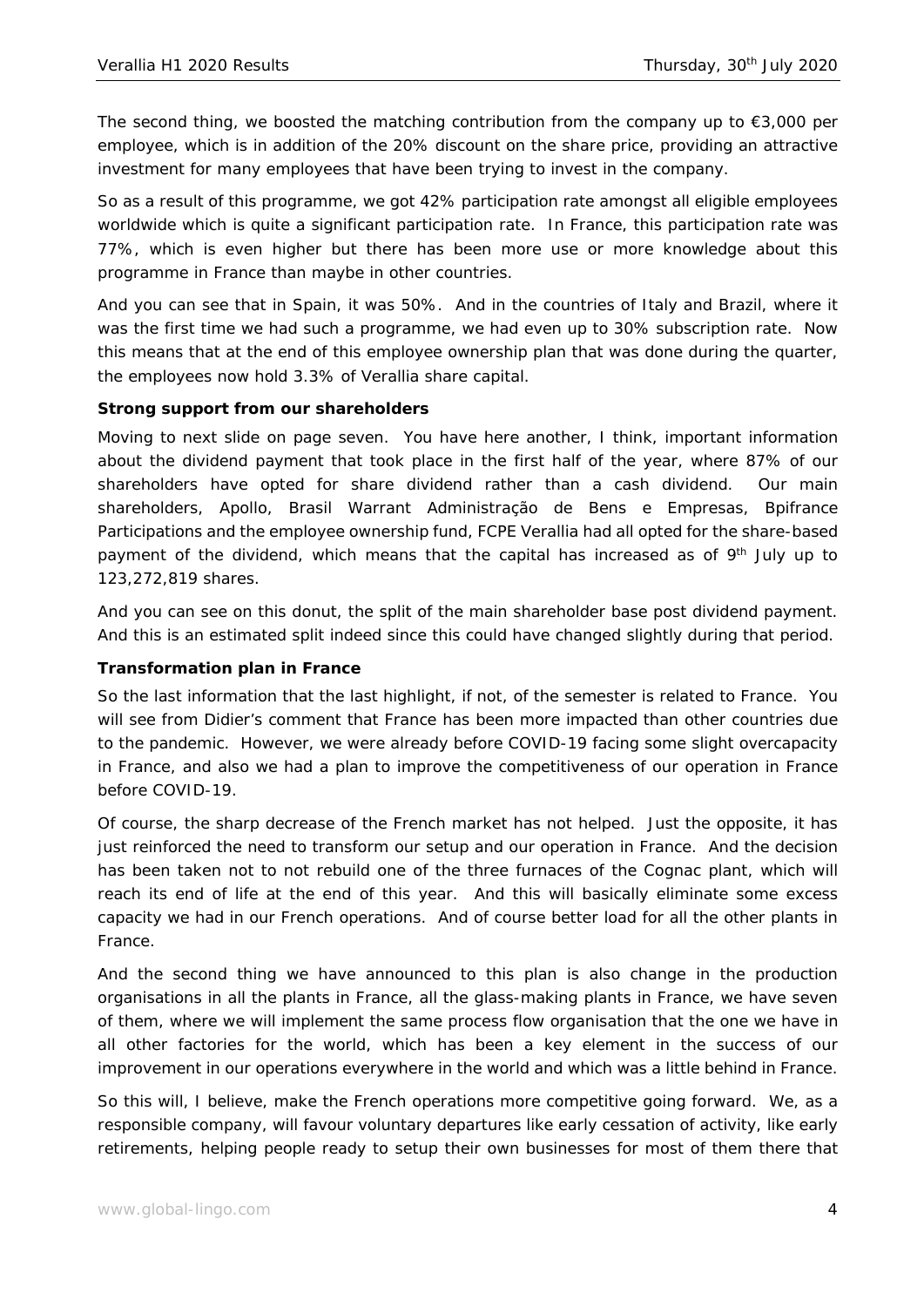would like to do so. And altogether it conserves 150 jobs and positions that should be made redundant at the end of the year.

So these highlights being mentioned, now I will hand over to Didier, who is going to go for the financial results of this semester.

# **Financial Results**

Didier Fontaine CFO, Verallia

# **Agenda**

Thank you, Michel, and thank you very much to you all for joining this call. I am going to structure my presentation in three parts, as usual, by the way. First, reviewing the revenue numbers at Group level and then by segment. Then move on profitability with the same breakdown. And finally conclude for cash performance for CapEx results and capital structure review.

#### **Limited revenue decline in H1 despite COVID-19 impact**

So now let us move to slide 10. So first of all, what we can see that despite the COVID-19, Verallia has shown a lot of resilience, and as a consequence, has been able to deliver revenue which is only slightly declining in H1 '20 versus H1 '19 on organic basis.

For H1 '20, Verallia reached a revenue of €1,275 million to be compared with €1,329 million in the first half of 2019. As Michel highlighted that, this represents a drop in reported sales of 4.1%. Nevertheless, if we exclude the negative forex impact, which by the way has been sizable especially in the second quarter, as we have no scope impact, i.e., on an organic basis, the sales drop is limited to a slightly organic contraction of 0.9%. And if we exclude Argentina, you know the Argentinian state has suffered from the high level of inflation, the organic growth is minus 2.7%.

However, beyond the big picture in the first half, we have seen two different trends between Q1 and Q2. And if you go into more details, the first element I would like to draw your attention upon is the bucket volumes, the red one on the left-hand side. This is highly negative on the bridge at minus €56 million. And that is where the trend between Q1 and Q2 is important.

Within the first quarter, as you remember, from last call, volumes were slightly positive. We were showing a 4% positive organic growth. The picture, as we anticipated, has been different in Q2.

The drop in volumes reached 7.9% in the second quarter, leading to a minus 5.4% organic sales decline with a drop happening essentially in April-May period during which COVID crisis fully materialised, comparatively June was much better.

The second point in addition to the drop experienced in volume, is the mix deteriorating over the first half of the year, mainly driven by the France performance. Actually we see this of two natures. Number one, product mix. And second one, the country mix. The result of that being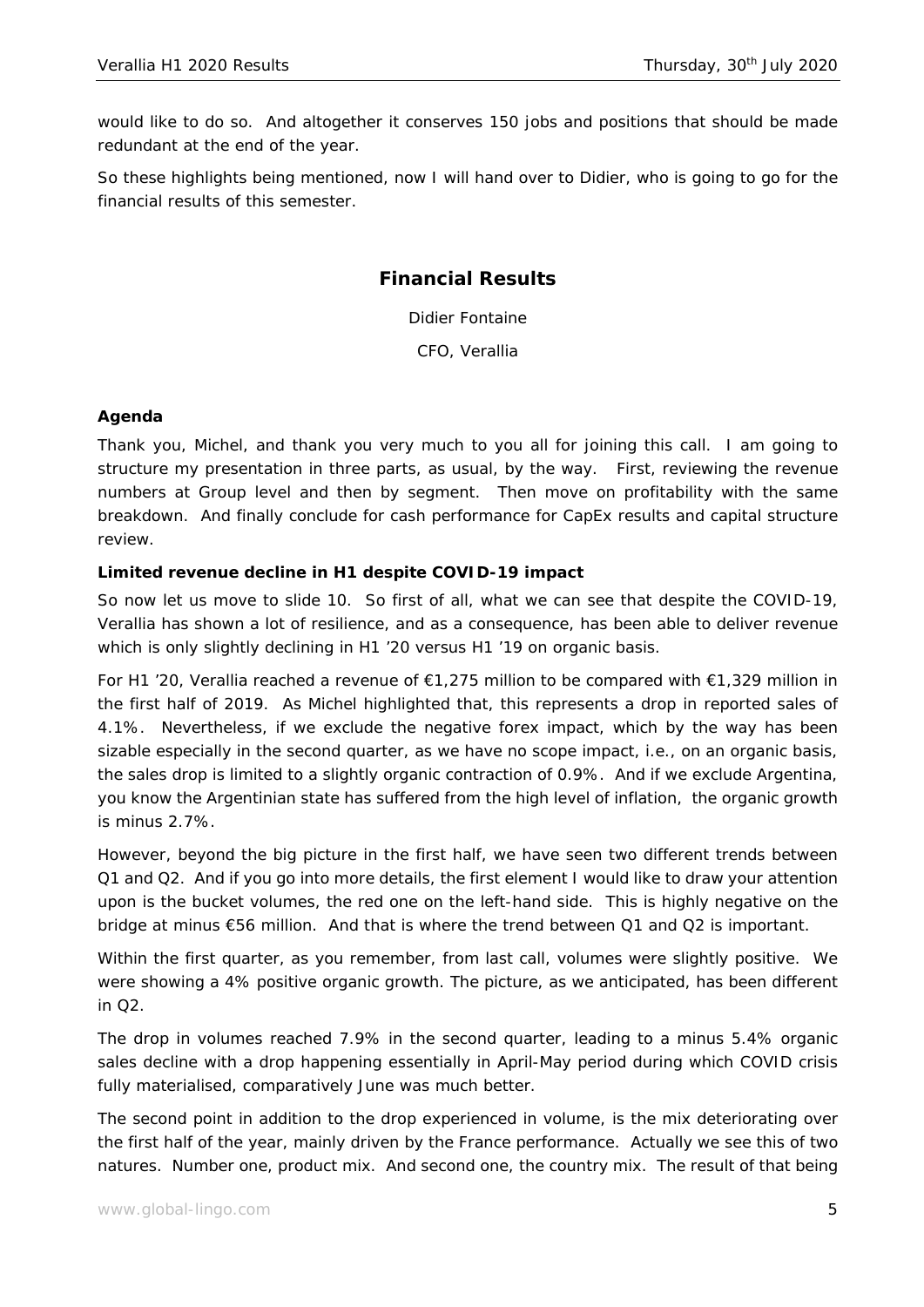lower volumes sold in sparkling wine and especially spirits. And this has been associated to a shift by customers, especially in France and Spain towards less premium products, meaning cheaper products.

The green bucket price mix, we increased globally everywhere but at different level. And still been boosted by Argentina, which represent a good portion of this increase boosted by inflation is still a challenge in Argentina, where inflation is significant and we are fighting for price increases, if not an option.

To conclude on that bridge and in line with the recent past semesters, we also have been penalised especially in Q2 by exchange rates variation coming almost as usual from Latin America. The impact was strongly negative, €42.1 million, representing minus 3.2% of sales, primarily due to the usual suspect, Argentina, which is still in hyperinflation mode, but as well more surprisingly from the Brazilian Real, which lost in average between S1 '19 and S1 '20, 25% of its value, whereas it has been mostly stable over the past years.

# **SWE: revenue decline and most notably in France**

Now let us move to page 11 to see more information in that segment. So we will start by SWE, Southern and Western Europe, as you remember, Iberia, Italy and France. Revenue in SWE dropped by 5.2% on a reported and organic basis, reaching €880 million. Actually after quite a nice performance in the first quarter in Iberia and Italy, revenue declined in all countries in the second quarter.

We are highlighting that in the beginning but the most notable drop happened in France, where volumes started to decrease already in the first quarter as registered in our publication end of April. And in this country where the exposure to premium products sparkling wine and spirits is the highest.

Speaking about product, and if we look by product category, the evolution in Q2 is in time to what we say and we saw in the Q1, namely strong dynamism in food jars in SWE but as well in the rest of the Group, while the sparkling and the spirits suffered the most. They are penalised by the shutdown or the very low activity of the hotel, restaurants and cafes sector.

Consequently, and Michel highlighted that in the previous slide, we have launched a transformation plan in France to adapt the organisation to the market changes and to improve its competitiveness.

#### **NEE: good resilience**

Now if you move to page 12 for Northern and Eastern Europe, which comparatively performed well, with reported revenue which increased by 3.1% amounting to €283 million. Foreign exchange had only marginal negative impact essentially coming from the Polish zloty and the Russian rouble.

The robust performance has been the – you remember the combination of a good segment mix, which is the jars but as well as non-alcoholic beverage, especially water, which as I said, did globally pretty well at group level, but here have been a driving factor of the continued dynamism of NEE in Q2 and already strong Q1. Mix was good, especially in Germany on beer and sales price increases, especially in Eastern Europe catching up with the weaker first half '19.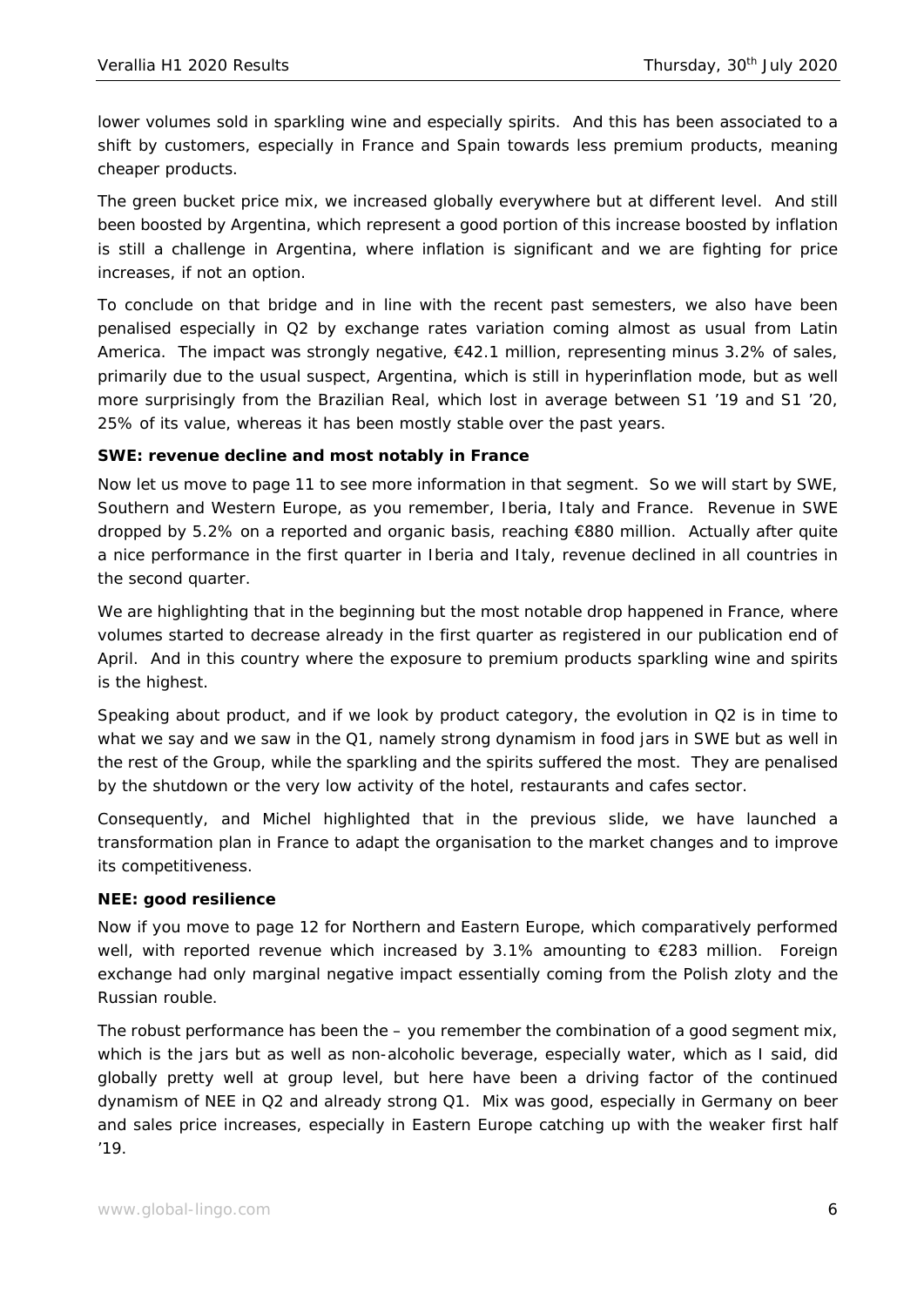#### **Latin America: volume and price contribution offset by unfavourable exchange rates**

Now the third segment focusing on Latin America, page 13. Firstly, reported revenue drop by 12.2% especially in Q2 again, strongly penalised by the unfavourable evolution of the local currency. This represent €42 million negative FX impact, again, usual suspect Argentinian peso. But the Brazilian real, which I pointed out earlier, has been uncommon over the past years. I will come back to that later on, on the EBITDA. But going forward, there is no reason to be more optimistic on the vision of those two currencies for next semester.

But if we exclude this negative impact, the sales increased by 20.8%. And if you remove the boost from inflation in Argentina, this is still plus 5%, which is still sizable. This is the result of first, volumes increasing in wine in Argentina and Chile, still wine, offsetting the softening Brazilian market. We have seen that softening in the second part of the month of March, April and May, especially on the beer side. But the country has been showing some positive signs of recovery over the past two months.

As regards to the sales price increases, they continued to contribute positively everywhere in the region, particularly in Argentina, where I said it is not optional if you want to continue business. While the pricing policy is still very active. And I want just to highlight, as I am highlighting that every quarter but I want to highlight the quality of the job that our team is doing over there in an environment that remains highly inflationary and politically complicated.

You know there is a big discussion about the Argentinian debt that is coming up August first in an environment which is at the moment very fluid..

#### **Slight decline in adjusted EBITDA margin to 23.4%**

Now that we have covered the top line. Let us move on to review the adjusted EBITDA and we will start by the group on the slide 14.

As introduced by Michel, the adjusted EBITDA decreased by 4.5% in the first half of the year, reaching €299 million. If we exclude the forex conversion impact, it remained flat in value. This good performance is driven by, number one, our ability to contain volume decreases. And on top of that, June was a good month. Second one is still a positive pricing/cost spread confirming the quality of our pillar and which is linked to our dynamic pricing policy.

And finally, our third pillar, which is our capability to pursue our productivity plan and therefore reduce on a permanent basis, on a structural basis, our cost base and by being more efficient. The performance action plan (PAP) led to a net reduction in cash production costs of  $E$ 19 million in the first half of 2020. Remember our target is a net reduction on a yearly basis of 2%. This represents a 2.3% improvement.

Back to the bridge analysis. If you go to the activity bucket of the bridge, we see this is strongly negative. The €26 million actually negative correspond to, first the weaker sales volume compared to H1 2019 and mainly the drop in volumes sold by 7.9% in Q2. This was partially offset by comparatively a lower destocking over the same period H1 '19 versus H1 '20. This reduced decrease in inventories is mechanically, almost, due to our planned furnaces repair scheduled for 2020 and 2019. This is a different schedule, nothing really linked to the COVID. This is planned well in advance.

The plan is covering more or less the same number of furnaces per year but with a different timing. In H1 '20, it happened in Q1: only one furnace shutdown for repairs was scheduled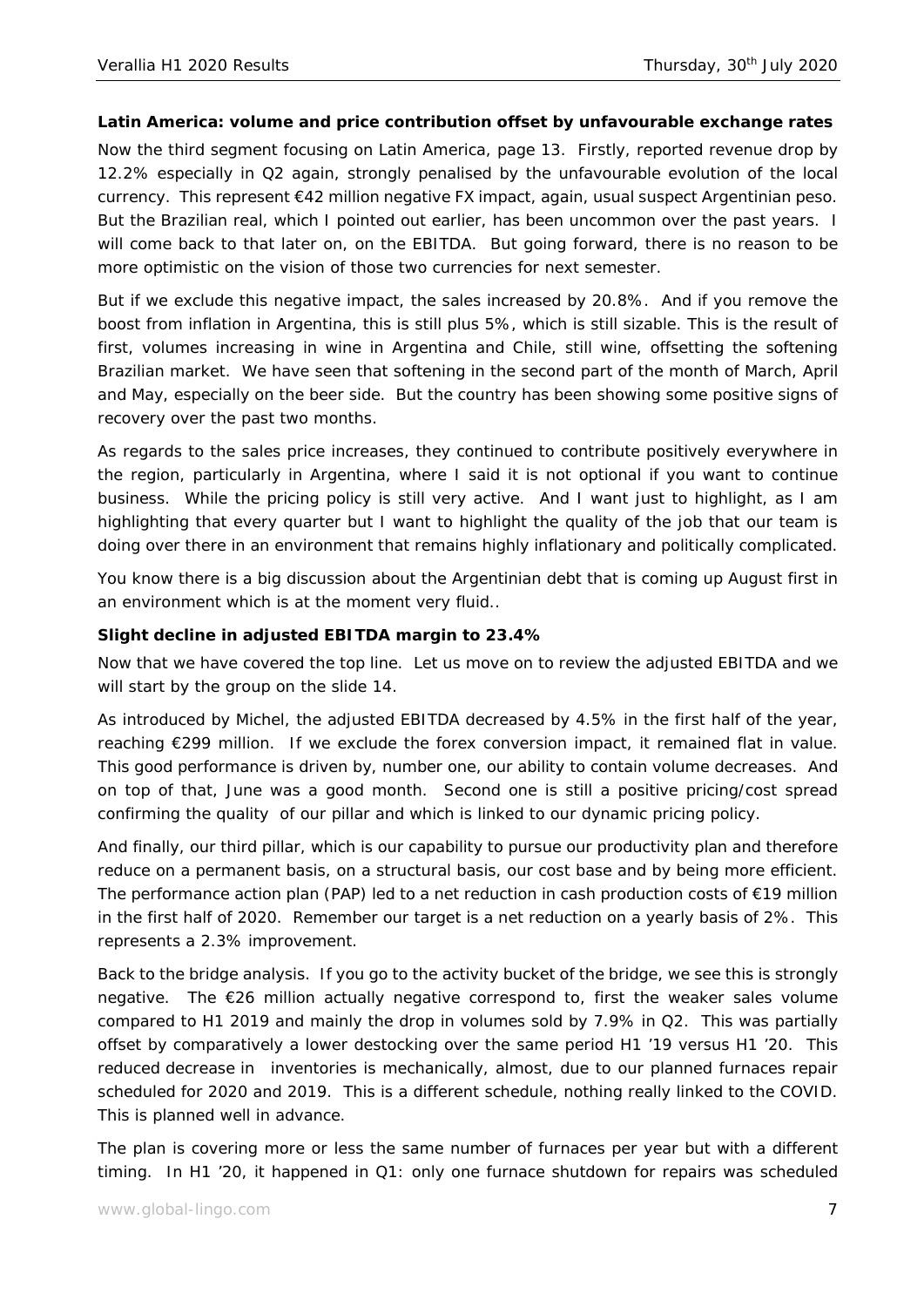and happened compared to five furnaces repaired in H1 '19. The consequence of that is that in H1 '19, especially in Q2, we sold our products from inventory reduction not via production increase. This is very important because the plan for furnace repair exists and Michel said that many time he said between five to seven furnaces a year.

Then on the contrary in H2 '20, six furnaces shutdown for repairs will take place compared to none in H2 '19. It will be the exact reverse effect, it should trigger an inventory reduction in H2 '20 compared to the same period in 2019. We will cover that later on.

As you can see, exchange rates were significantly negative, but again the vast majority of the impact happened in Q2, so driven by the Real depreciation, as well as the continued devaluation of the peso.

The "other" category includes the COVID-19 direct extra costs for  $\epsilon$ 3.5 million. I will stop by there just to give you what is the way we perceive, we measure the COVID impact for the first half of 2020.

We consider, the way we measure it for the company, it was around  $€14$  million, the cost.  $€11$ million were recorded in adjusted EBITDA. €3 million basically the donation and the extra equipment are recorded as non-recurring. So the €299 million includes €11 million of COVID impact in basically three buckets. Bucket number one in activity. Under activity, you know we have specific rules when the activity of plant goes beyond a certain level, the under activity is not being booked on the product but recorded for P&L. So this is in our bucket activity.

The number two has been over-hedging, because you know our policy to hedge is to hedge the full year in advance almost. So clearly given the low activity we have been fully hedged, so we took it in line with the over hedging. And the number three is what you have there in other, which are the extra direct cost for €3.5 million, which are basically logistics and delayed or increased start up cost on our two brownfields projects which weretargeting to start in April-May and we have not started yet.

So back to the column "other", you have so the direct COVID cost plus some positive one-off that happened in '19 such as insurance refund in Portugal or some claims won with customers, and anticipated maintenance in '20 to prepare for the shutdown of the second half.

So despite those impacts, the adjusted EBITDA margin decreased only very marginally to 23.4% compared to 23.5% in H1 '19. On the quarterly basis, the margin was maintained at 23.4% in Q2 '20 to be compared with 23.5% in Q1 '20 and 24.5% in Q2 '19.

Just a word before exiting the corporate slide on the net income. The net income which reached a plus €79 million, which is by the way higher than the same net income last year. I wanted to say two words on it. It is better despite a decrease in operating income as you know, and the restructuring charge. We took a restructuring charge linked to the transformation plan of €19 million booked in Q2 and linked to the transformation plan in France.

But this performance on the net income is coming essentially from the significant improvement in the net financial income following our debt reduction in value and the improvement reached on the interest rate as well.

# **SWE: decline due to France, despite good resilience in Spain, Portugal and Italy**

www.global-lingo.com **8** Now let us move to the slide 15 and reviewing the performance in SWE. In SWE, we reported an adjusted EBITDA of €196 million down 10.9% compared to the same period last year. The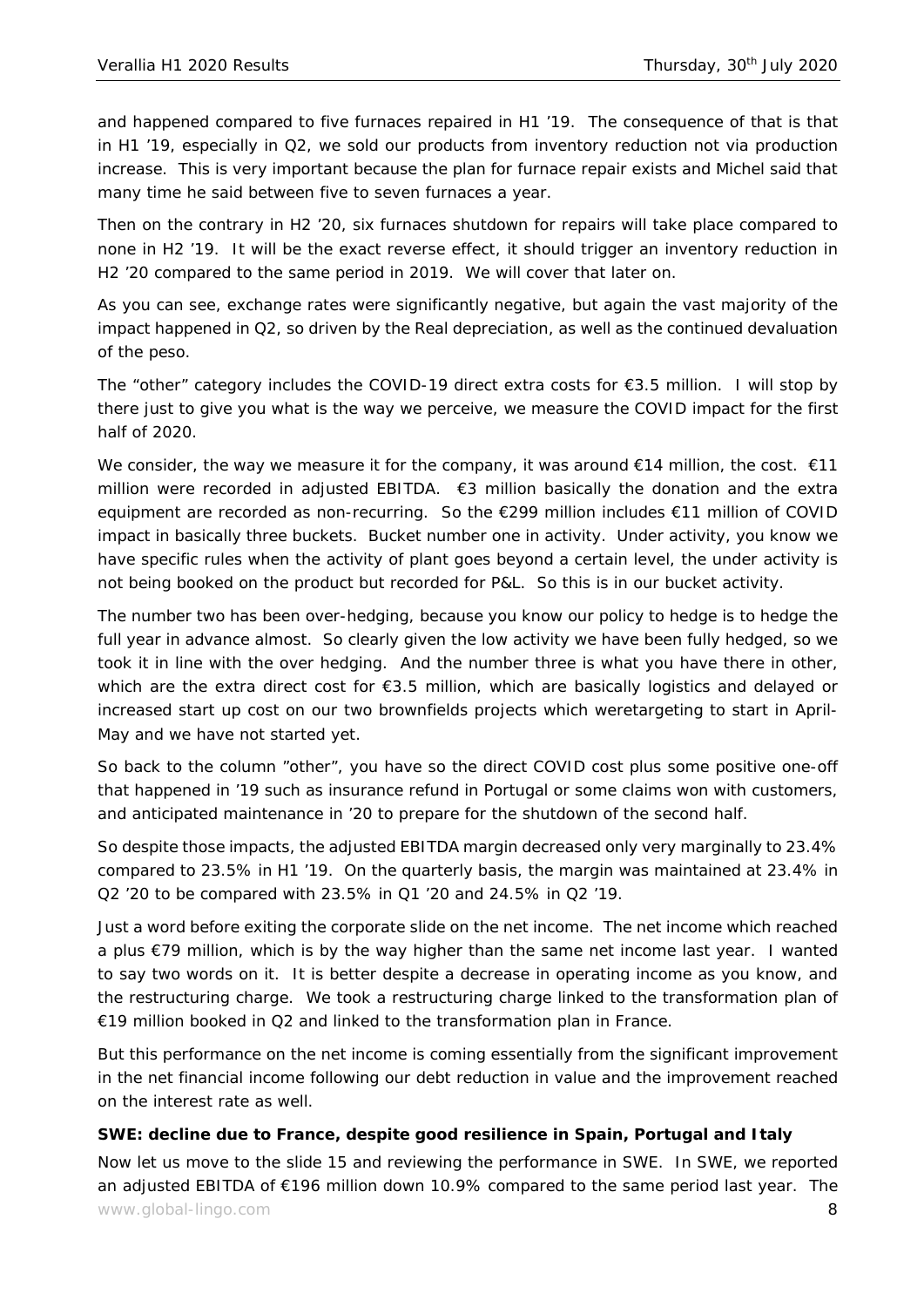decrease is mainly due to France, where as we discussed on the top line, we experienced a sharper drop in sales, the highest level of underactivity booked in the activity bucket, and the strongest product mix evaluation.

I want to repeat this. This is, in particular, the consequence of the decline sales of premium product in sparkling wine and in spirits. I discussed that when I reviewed the top line with you.

On the other hand, Spain, Portugal and Italy show a good resilience with a stable adjusted EBITDA in the first half. In terms of margin, H1 margin went down to 22.2% versus 23.7% in H1 '19. This is again vastly coming from the France results. I will not repeat it again, but I am insisting that is the reason why we are launching transformation programme in France to adapt the organisation again and improve the competitiveness.

# **NEE: strong adjusted EBITDA value and margin expansion**

Now if we move to the slide 16 on NEE performance on the back of good top line, the adjusted EBITDA amounted to €69 million in H1 '20, which compare very favourable to the €60 million in H1 2019, which is a 15.1% increase. In addition to that, in terms of margin, it reached a good very strong 24.3% compared to 21.8% in H1 '19.

The three pillars worked very well in this business unit in H1. Top line, good product mix offsetting softer sales in Q2, strong contribution from the food jars and the soft drinks sector, selling price increase implemented especially to catch up in Eastern Europe, to catch up with a weaker H1 '19 as I mentioned when we reviewed the top line, and an improvement and a catching up in industrial performance, thanks to the continued deployment of the Performance Action Plan (PAP).

# **Latin America: strong adjusted EBITDA margin improvement**

And we keep the best for the end, the performance in Latin America on page 17. The adjusted EBITDA grew by 2.5% on a reported basis, despite a significant currency depreciation. But at constant exchange rates, it significantly increased by 42.3%, supported by the Argentinian top line and following the inflation recovery.

And here as well, the full deployment and the full impact of two pillars, volume growth in Argentina and Chile are described when we commented the sales performance on the region. Positive inflation spread and it's not an option I would say. You need to go and fight to increase your price in a very fluid environment. Thanks to the still very dynamic pricing policy, not only in Argentina but all across the region, each country showing a positive spread. And I say especially in Argentina which remains a very highly inflation environment.

And the third pillar, I think Latin America is doing very well in the continuous rollout of our performance action plan (PAP). And this is leading in each country in strong improvement in the operation in the region. The margin is following the same direction reaching 30.6% from 26.2% in H1 '19 representing a rise of 440 basis points.

As you notice it, the forex conversion impact has been sizable, and I want to say this again that we are not optimistic for the remaining part of the year, given the political and economical uncertainty of the region, especially the unexpected struggle that Brazil is going through at the time.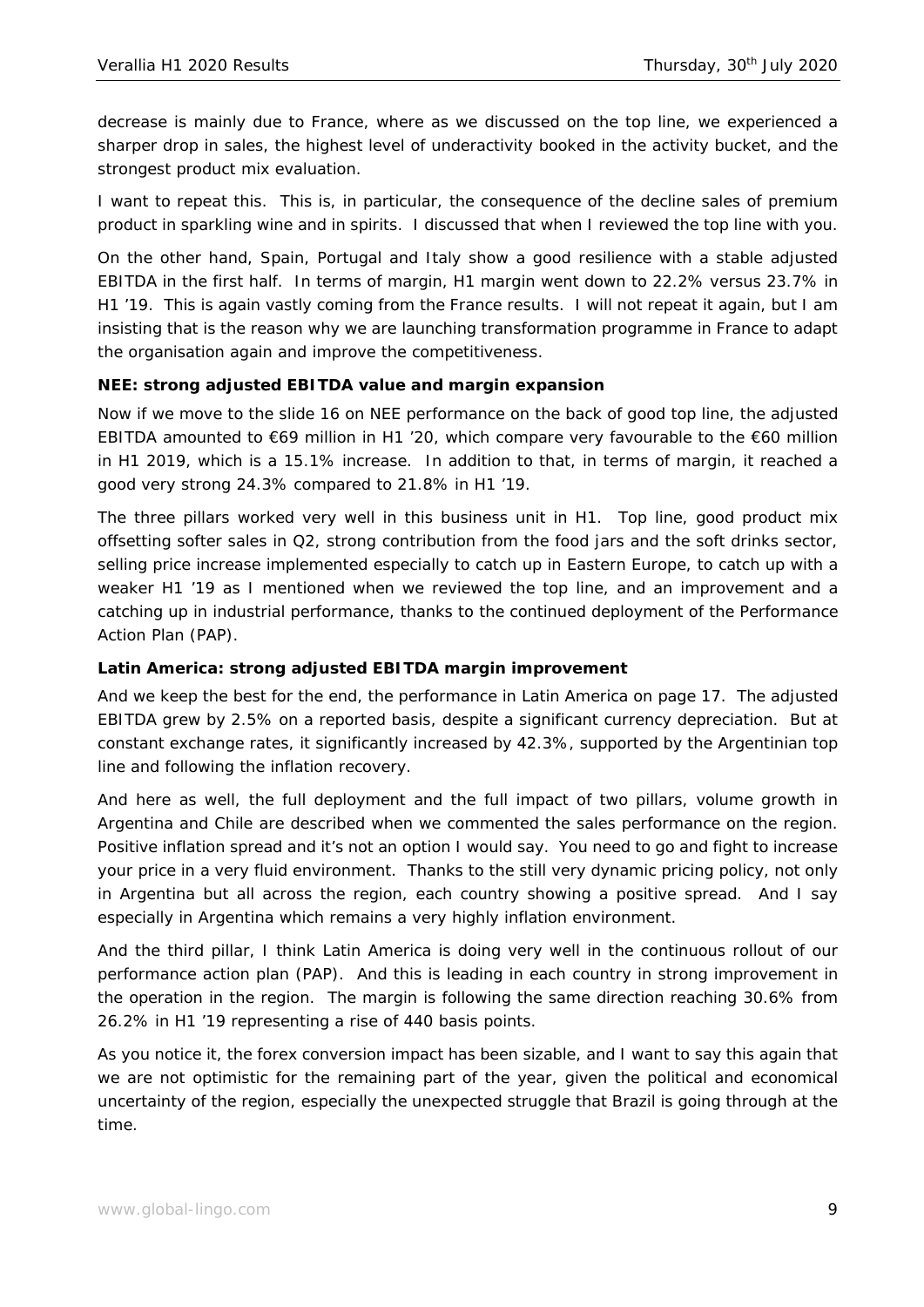However, as a conclusion to Latin America, I want to say that we are very pleased with the way of three pillars have been rolled out in the region and by the quality of our fundamentals over there.

We cover the top line. We cover the results. And cash is reality. Let us move on the cash performance.

## **Tight control of investments**

Starting by the CapEx. I would like to repeat it systematically, as an introduction, we have setup a very discipline process for CapEx monitoring and has seen in a period of uncertainties and volatility is more than ever important.

And given the current circumstances, I can tell you that all investments remain more than ever under tight control from both an execution and a cash outflow perspective.

When you look at the graph in H1 '20, the total booked CapEx amounted to  $\epsilon$ 91.5 million, a number which is slightly lower than the same number on the right-hand side, at €97.4 million, which happened in H1 2019. Numbers are similar in size but they differ actually in their breakdown – nothing new: this is something we already highlighted at the end of the year and in Q1.

We had lower recurring CapEx in H1 '20. It is linked essentially to the different timing of a furnace renovation. I said five in H1 2019. Only one in H1 '20. Six in H2 '20. Please, I would like to remind you the key concept driving our CapEx management, discipline. We are committed to meet our target of recurring CapEx at maximum of 8% of sales.

The second difference on the breakdown is clearly the strategic investment in H1 '20. They are much higher as planned and they are essentially in relation to the two brownfield investments in Spain and Italy, which originally were supposed to start up in end of Q2. And now they have been delayed given the current situation and they will be starting up depending on market need.

#### **Solid cash flow fundamentals with good WCR management and continued high cash conversion**

After CapEx, let us look at the cash flow. The cash flow from operations for the period amounted to €138 million. And there is two ways to look at that. The first way is to see the bottle half empty and saying that is €58 million below last year. And the second one is to see the bottle half full and I think this is a damn good result given the pressure in Q2 on the top line, the EBITDA, the stock management, the customer management and the supply management.

So to go back to the the €58 million decline, first of all, this is explained by the decrease in adjusted EBITDA by almost  $\epsilon$ 14 million. The number two is we expect that, we explained that to you at the beginning, we were expecting, and this is happening, a much higher cash disbursement on CapEx in H1 '20 compared to H1 '19, given the profile especially of the spendings on our brownfield. This is €35 million additional cash out there.

And if you look at the bottom, we highlighted line called CapEx working capital. We spent in addition to the booked Capex, €11 million in H1'19 vs. €50 million in H1 '20. Again, no surprise. We anticipated. We manage it.

www.global-lingo.com **10** Nevertheless, when you look at that, the €58 million, you could be saying, okay, that is half empty. Now when you look at the working capital requirement, we managed pretty well. There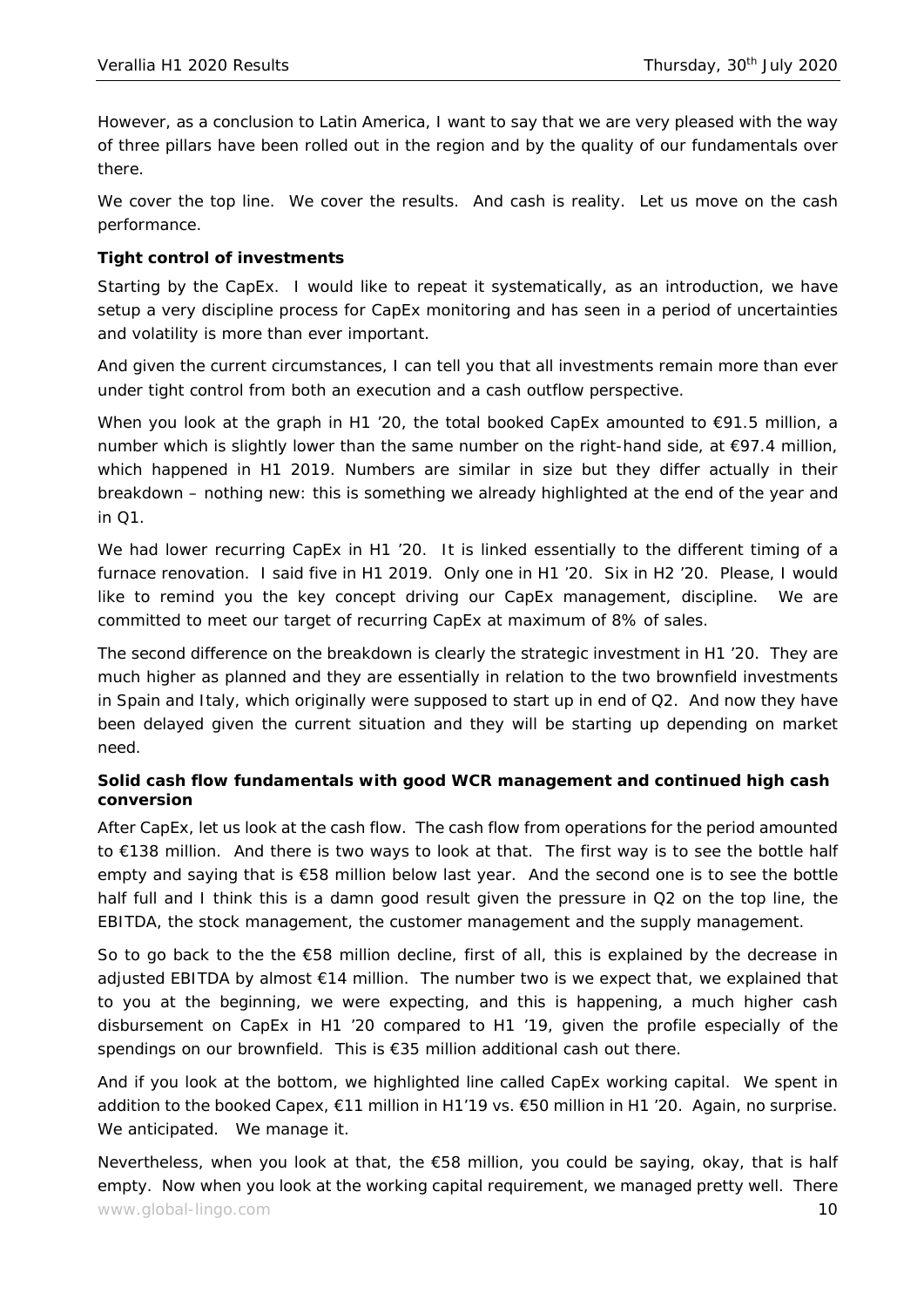have been seven days decline in sales days despite significant reduction in off balance sheet factoring. One of our special focus has been customer collection follow-up, which has been better in value and in percentage of sales compared to H1 2019.

Please note as well that we have given a special attention to our supplier base. Number one, by playing the role of a big corporation, ensuring that payments were done on time. But secondly, by making sure that we were not creating difficulties or our supply chain which was not put in difficulties. Lastly, we delivered a cash conversion level of 69%, which is a very robust number.

#### **Continuous deleveraging capabilities**

Now if you move to the slide 21. Michel pointed out we continue to deleverage despite a drop in adjusted EBITDA. We continue to deleverage. We were at 2.9 last year, if we exclude the shareholder loan. We were at 2.6 times at the end of December. And we are at 2.5 times at the end of June. Essentially good cash generation.

#### **Verallia's net debt**

Now the last one. Just update on our financial structure, our capital structure. It did not change over the last quarter. The only item that had changed is the commercial paper. If you remember, we were almost at €200 million at year-end. We were at almost at €200 million at the end of Q1. And we are now at  $\epsilon$ 39 million at the end of H1. Actually our programme is doing well but there is very little appetite during the COVID crisis for non-investment grade company.

However, we benefit from term loan A, five-year maturity. RCF 1, by the way, you know, we drew on it to compensate the commercial paper drop and we set up in April a new RCF with a maturity of 12 months plus six months, 18 months. And at the end of the day, the conclusion is that this brings us a very solid liquidity, almost €900 million, shy, €899 million, that's a shame! And liquidity, I repeat, being calculated as the cash in hand. The undrawn revolving credit facility minus the outstanding commercial paper.

Therefore, a good liquidity, but backed by very closed monitoring of the cash element of our businesses.

I would like to thank you all for listening. And I give the floor back to Michel.

# **Conclusion**

Michel Giannuzzi

CEO, Verallia

#### **Conclusion: Resilient H1**

Thank you very much, Didier. Let us move maybe to the conclusion and the outlook for 2020. So if you have watched very carefully the presentation from Didier, you can really, I think, take away the fact that this COVID crisis has enabled Verallia to leverage its strength and demonstrate its resilience.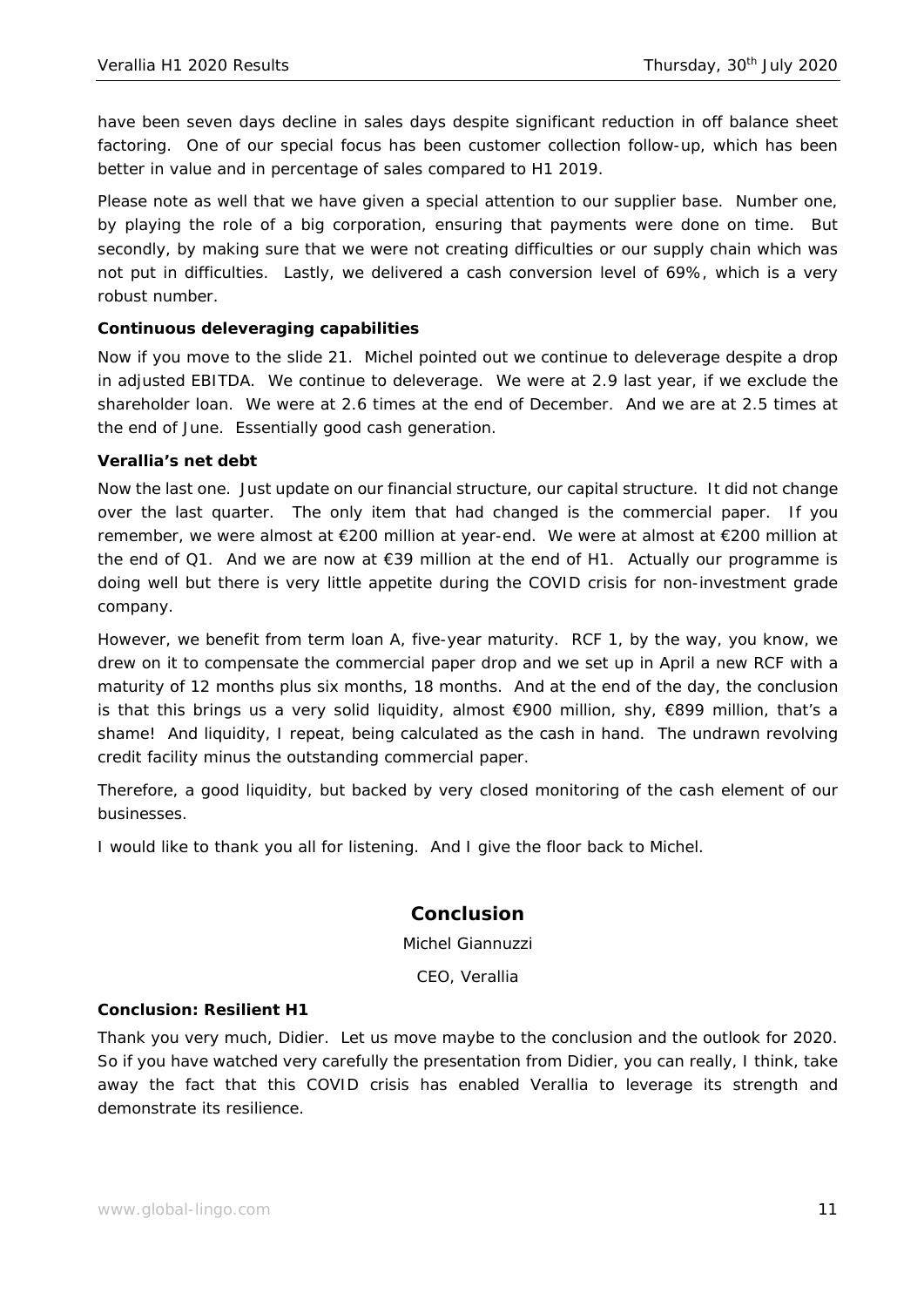Just to remind you that until Q1 and if you go back to Q1 report and press release, we were enjoying another good quarter with a 4% organic growth in Q1 and another quarter of continuous EBITDA margin improvement by more than 100 basis points.

Unfortunately, like everybody else, we were taken by surprise by this COVID-19 in Q2. But despite this, the performance of H1 is very solid. And as I said, we limited the decrease of revenue to 4.1% on a reported basis but only 0.9% organically. Our adjusted EBITDA margin has been more or less stable just dropping by 10 basis points, 9 basis points to be precise in H1.

And as Didier mentioned, that was very strongly linked to the French market performance and "de-premiumisation", if you want, which is I think only a short-term issue because the longterm mega trend of premiumisation I do not think is at stake here. But in the short-term when people are not going to celebrate parties in hotels or restaurants or cafes that are closed and lockdown at home, they are not having any party at home either, you can understand that spirits and champagne are probably less consumed than in any other year.

Now this will come back. We are very confident about that, but it has hit France quite strongly during the quarter. We have kept generating strong cash flows deleveraging the company. And we have taken very sharp and immediate actions to reorganise our French operation in line with the market conditions, and strengthen the competitiveness of our French operations.

So it has been a very resilience first half of the year. You remember in April, we withdrew our annual guidance for this year in terms of financial guidance. And I mentioned at that time that we thought that Q2 will be the lowest quarter of the year and we should see some progressive recovery going forward in Q3 and Q4. We are still in this mindset and in this mood. And based on the strong performance of H1, we are going to provide the guidance for 2020 outlook.

Of course, this is based on the assumption there would not be another huge wave of lockdown, a second wave of lockdown in H2. That said, these things will keep normalising as they normalised right now with still a little bit of uncertainty.

So it is a difficult exercise to forecast, but as I said, Q2 should be a low point in terms of volume drop. The full year 2020, we believe will materialise with the volume drop of around 5%. We expect to have an adjusted EBITDA for 2020 slightly above the one of 2018 three years ago, that amounted to €543 million. Bearing in mind that we have, as Didier mentioned, a lot more repairs of furnaces, rebuilt of furnaces in H2, that will take place this year in H2 compared to last year where we did not have any. And the fact that we want to keep managing our working capital and especially our inventory very tightly, not building unused and in excess inventory in the second half of the year.

So therefore, we will keep tightening our inventory and controlling our inventory on a proactive way. We will also, in H2, implement our transformation plan in France. We are on track in terms of timing. And we expect to have gone through the process by the end of the year this year.

Just reminding that the restructuring provision has already been taken in H1, so we do not expect any new provision to be needed in H2.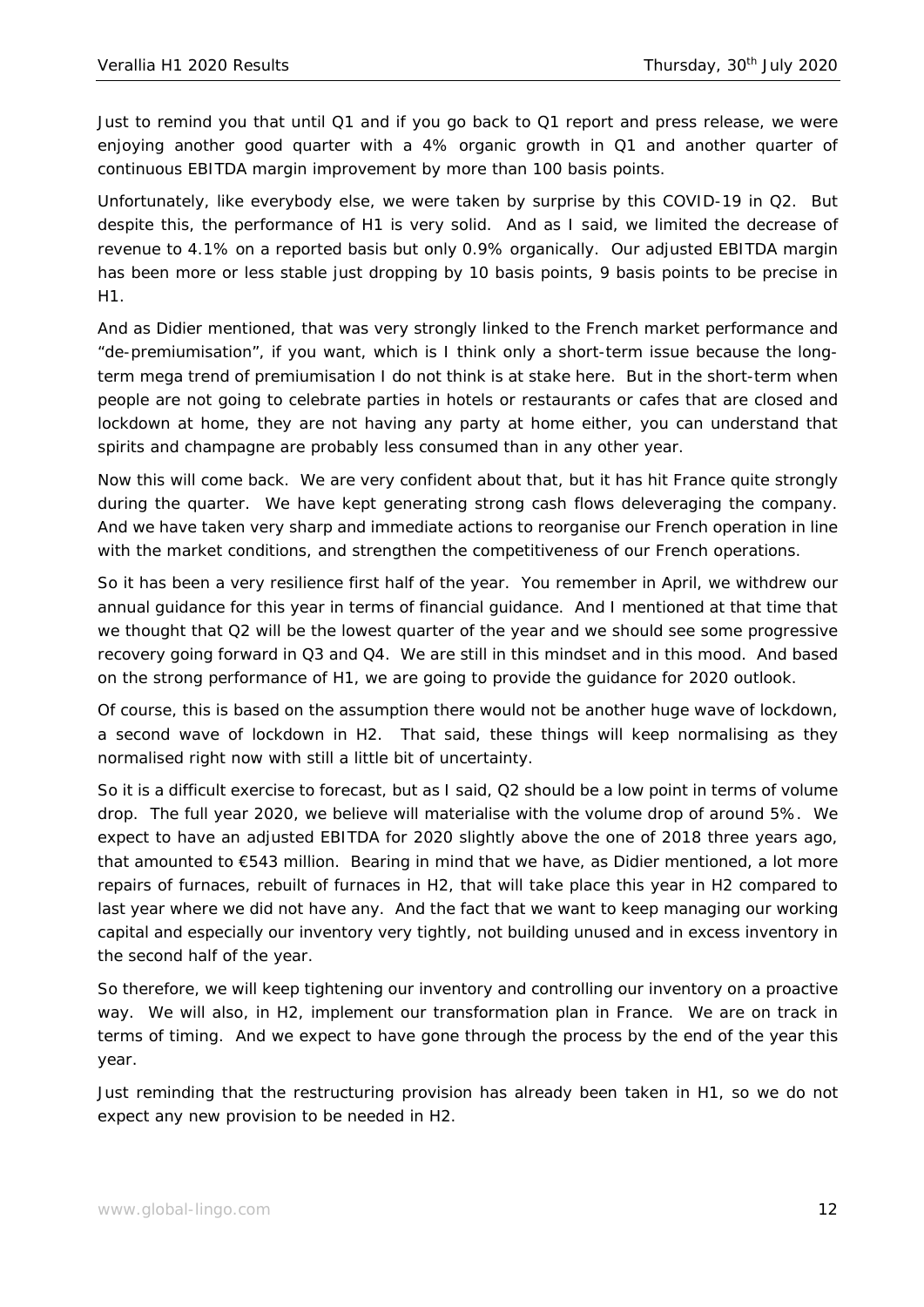## **2020 Outlook**

So with this for 2020 outlook. If you remember, we also provided at the time of the IPO a midterm guidance. And I would like to come back to this guidance that we provided now nine months ago.

The first item on the guidance was the organic sales growth, where we were expected at that time a 3% to 5% CAGR growth rate during the period 2020 to 2022. More or less, half of that would come or supposed to come from volume increase in line with the market growth that we have seen in the four years prior to the IPO last year. And half of that would have come from price increase which would have ensured positive spread above the inflation.

Now given the fact that COVID-19 has severely hurt the market consumption this year and given the fact that we are entering in a much more moderate inflation rate in our industry this year and probably next year as well, we clearly believe that this objective of organic sales growth between 3% and 5% is no longer valid.

Now we are not going yet to propose another objective until we see more clearly how the major economies will recover next year and the years after. So in due time, we will probably come back to this objective. But right now this objective of organic growth is no longer valid.

However, the other four objectives that we mentioned and we took at the time of IPO are still very valid in our mind. First of all, achieving at least 25% EBITDA margin by 2022 is still a good target that we confirm. The recurring CapEx on sales ratio at around 8% per annum is also, as you understood from Didier's presentation, very much in control and will be maintained.

We will keep proposing to the annual shareholder assembly to pay a dividend of at least  $\epsilon$ 100 million and probably with a pay-out ratio above 40%. And the leverage of the company, as you have seen, is below 3 times and we believe that it should be in the coming years between 2 times and 3 times of annualised adjusted EBITDA of the company.

So we are maintaining four out of the five mid-term objectives and we will come back in due time when we have more visibility on the market recovery and the macroeconomic situation to confirm maybe top line group objectives.

So this is the end of our presentation. Now we are open to answer your questions. Thank you very much for your attendance.

# **Questions and Answers**

**Matthias Pfeifenberger (Deustche Bank):** Three questions from my side. So the first is basically, can you give us any colour on June and July run rates for organic revenue growth? And is there actually a risk in the LATAM business that there is a lag because obviously the virus has taken some time to spread there? Is there some risk for the third quarter in light of the very positive development in the second quarter?

**Michel Giannuzzi:** Okay. Thank you very much, Matthias, for your questions. I will give you some precise number because we have seen that some companies are reporting more precise numbers month-by-month.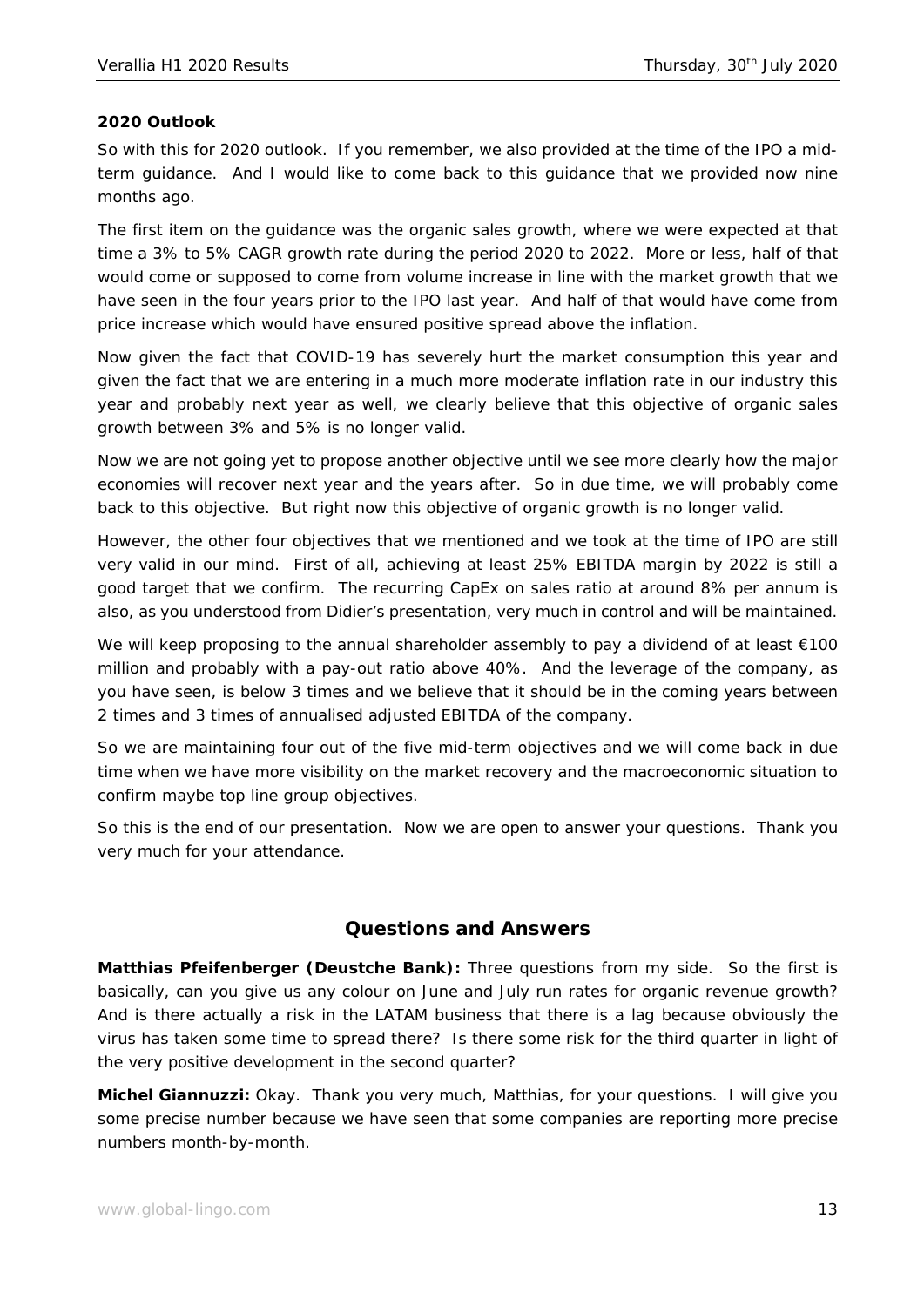As Didier mentioned, the worse month were in Q2 with months of April, which was down 14%. I am talking about the reported revenue all together. 14% versus the prior year April. The month of May was the lowest, the trough at minus 18% versus prior year. And we are positively surprised by some good performance in June with even a 4% increase versus prior year in June.

So as you remember, during Q1 results presentations, we thought that we would end up the quarter Q2 with double digit drop in sales. Actually it is slightly below 10%, thanks to strong June. And July is not completed yet but it will be more or less at par with last year. So quite a nice trend in last two months. However, one month or two months does not make a summer.

And to be very frank with you, when we talk with our customers, we are not clear about whether there is some restocking in the supply chain. So is it just a restocking effect because after the lockdown of hotels, café and restaurant, if you remember that represent 30% of our customers business more or less, there could be some restocking in the supply chain.

Of course, we are helped by the fact that hotels, café and restaurants are reopened and consumers are consuming again. So these are precise numbers about the month-by-month recovery, if I can say so.

So there is still very much unknown about especially in South West Europe, which are big countries for tourism, Iberia, Italy and also France, where this year because, of course, difficulties to travel, we expect a lot less tourists than the years before. And this could have an impact on, of course, domestic consumption in those countries during this summer. So this is why we are a bit cautious on the outlook especially in those regions, in those countries.

Regarding the LATAM lag, it is clear that LATAM is still struggling regarding the pandemic with some partner stop and go in terms of lockdowns depending on the countries and even depending on the cities in the countries. We have not a lot of visibility again in the coming months, but we think that at some point LATAM with some delay maybe will also be able to release some constraints in the lockdown and the business.

So maybe Didier you want to add anything?

**Didier Fontaine:** Yeah. I think on LATAM performance, we need to be always cautious about the bottom line. Just give you one number on the real, Matthias, to understand. The average present values for S1 and not us, everyone, is at a rate of €1 for R\$5.4. Today, clearly we are today at R\$6.1, R\$6.2. So the forex, the conversion will impact. I mean, at the end of the day, the EBITDA will be hit by the conversion impact much more in the second part of the year than the first part of the year.

And honestly it is a matter of time for Argentina to see the same stuff. The blue dollar is today at 80% above the current dollar in Argentina. So mechanically the forex will take a hit in those regions. That is independent of the top line. But the bottom line, you are going to see some conversion impact in the second half that is going to impact. Maybe I am too negative but I am expecting this to be severe.

Matthias Pfeifenberger: Okay. But my question was more on the organic sales, but fair enough. Maybe some add-ons maybe on the pricing? What has been the like-for-like pricing in the second quarter ex-Argentina? And then related to that, we have seen some news flow selectively on cullet cost increasing. Have you faced some of this in terms of basically collection being shut down in lockdown. Is that an ongoing concern or is that easing already?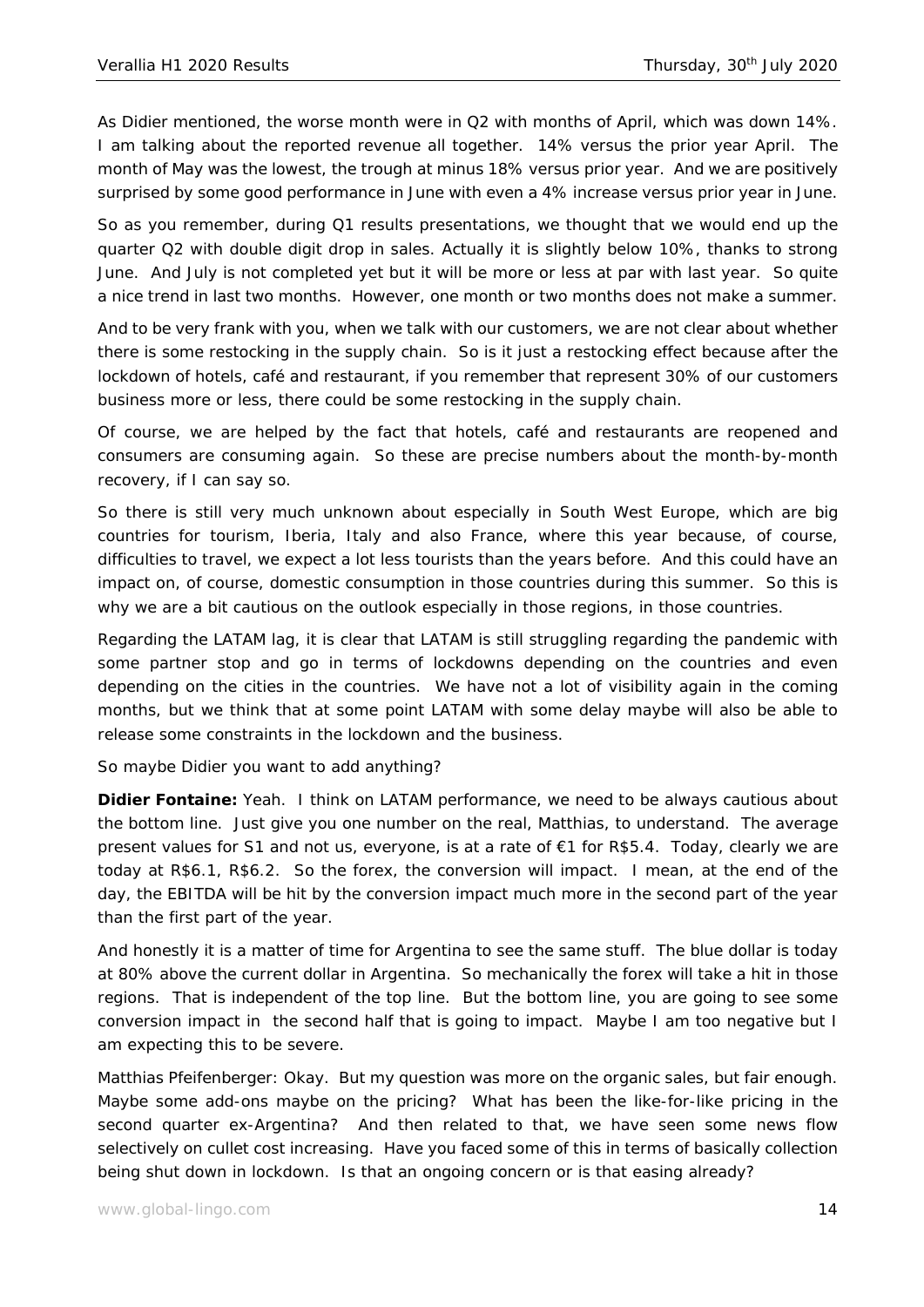**Michel Giannuzzi:** So regarding pricing, first of all, we do not report our pricing as such in a detailed way. It is actually price and mix together. And as you have seen, we have been hit with a negative mix impact. The pricing was, as Didier mentioned, very dependent on the countries, the dynamics of the countries. But at the end of the semester, at the end of the day what is important is we ended up with the positive spread.

And as you know, we negotiate prices in our business except in Latin America where negotiations are taking place much more regularly than once a year. In Europe, we usually negotiate once a year and negotiations are behind us. So we are pretty confident that what we saw in H1 in terms of pricing, we will confirm for H2.

Regarding your second question on cullet, it is true that in some areas but very limited regional areas. During the lockdown, some companies had difficulties to collect cullet and therefore there could have been in some areas some tension. Frankly speaking, we did not feel this pressure or tension on the cullet market. And as such, right now if there had been maybe some tensions somewhere in some areas, we do not see them anymore. So I mean, as Verallia, we do not see a lot of pressure on the cullet side.

**Matthias Pfeifenberger:** Can I just come back on the pricing, because at the IPO there was a lot of distrust in your ability to price up in times of weak volumes. And now today you mentioned actually a positive spread. You mentioned positive pricing in Eastern Europe. And you mentioned negative mix because of France. So can we assume that like-for-like was still positive on the pricing side in the second quarter?

**Michel Giannuzzi:** Yes, absolutely.

**Charles-Louis Scotti (Kepler Cheuvreux):** I have got two questions to discuss. One, can you quantify the impact on EBITDA in H1 of lower destocking? And destocking is going to be much higher in H2. Can you also give us guidance on what should we expect in terms of EBITDA impact? The second topic, can you clarify a little bit if the COVID-related impact has been booked in the adjusted EBITDA of the company? And can you tell us if you have benefitted and also the amount from state-backed measures regarding your partial unemployment ? And my last question is on raw material tailwinds. As you have focused on small clients that are probably less strict and aggressive on prices. Shall we expect significant raw material tailwinds in H2 and especially in 2021?

**Didier Fontaine:** Okay Charles-Louis. On the lower destocking, it is just fixed costs absorption versus unabsorption. This is why I won't give the numbers because it would tell you what my fixed costs by plan are. But the impact is more than  $E$ 10 million one way or the other.

 Regarding the COVID impact, as I said, that estimated again by the company and followed by the company, it is €14 million. €3 million of those €14 million is outside the adjusted EBITDA and non-recurring. And I said this donation and specific equipment, PPE, €11 million of that is hitting the EBITDA. As regards to specific measure and short-term employment, very, very limited.

**Michel Giannuzzi:** We have acted very responsibly as a company, forcing first people to use the bank hours. In some countries we have a system where people with affecting the hours with the bank hour system. So first of all, people were asked to empty their accounts on bank hours. Secondly, we have also pushed people to take holidays as much as possible or at least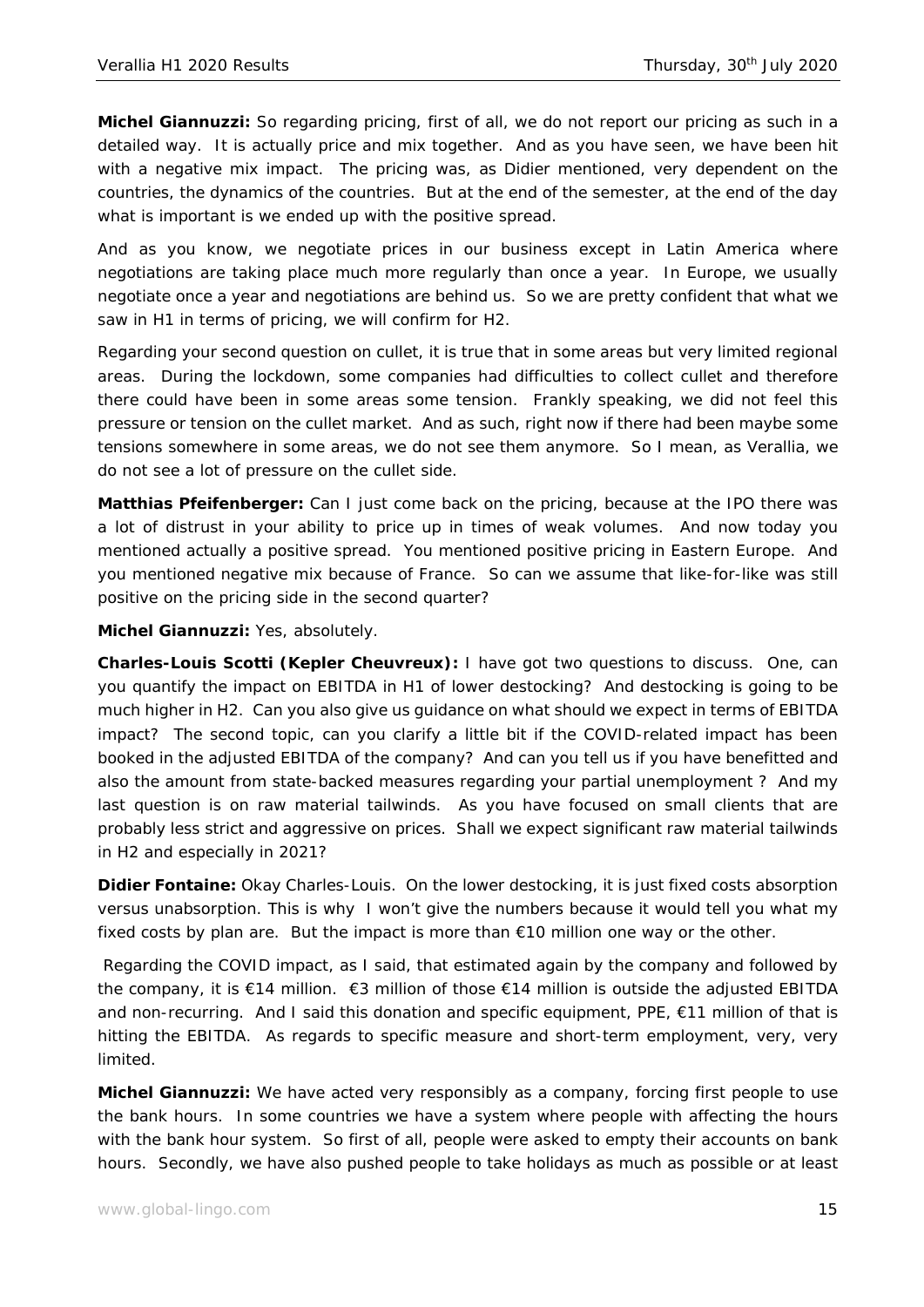in France. And only in some factories that had much bigger drops in activity than others where that was not sufficient, we asked for a small partial unemployment and state aid unemployment system. But this was very marginal for the company.

Regarding raw material?

**Didier Fontaine:** Raw material, I think, on H2, we are benefiting. I mean, first, we have shortterm and long-term contracts. Long-term contracts are locked to index short-term contracts. So we are seeing raw material flat for the coming second half of the year. We do not expect a surge in raw material in the second half. More we are trying to push it down going forward.

**Charles-Louis Scotti:** My mistake. The question was rather on energy cost actually.

**Didier Fontaine:** In energy, we are very transparent and very structured policy. Energy, we are hedging it. So you know the numbers as I know. You are clearly missing the opportunity of not being hedged. The one which is speculative and not hedging today is benefiting from a very low energy cost. This is the not the purpose of the company and I said several times that you win one and when you lose, you lose big time. And I do not shareholders will invest in a company with a speculative position.

Having said that, you are right, the cost of energy is lower than our hedge cost and it will probably go further down next year and probably we will probably be little bit higher than the market. But honestly, nobody knows what will be the spot next year, because if you look at the price of gas today and the future next year, there is still several euros of difference by TTF.

So you can speculate and remain open and expect the spot not to increase, or you hedge. That is what we are doing. But the average cost of energy next year should be probably lower than this year and on pricing and that is what Michel was saying when he said it is difficult for us to project an organic growth including sales price increases higher, because we expect on price, because we are covering cost. We do not expect price increase to be as high to cover energy, which is flat or going down.

And I would like to add one thing on the inventory destocking, because destocking is related to the shutdown of the furnaces but we are doing that as well very proactively, because we want to have that company slim with the right inventories and the right quality of services. It is good for the liquidity. It is good for the balance sheet.

And when you are having the right inventory and the market resume, your fall-through is much higher.

**Charles-Louis Scotti:** Just one follow-up question. It could be my last question. But considering the strong EBIT in H1, the €545 million EBITDA guidance for the year seems little bit confirmative I would say. Have you taken voluntarily cautious volume assumption for the rest of the year or does it just reflect the upcoming FX headwind?

**Michel Giannuzzi:** No, Charles-Louis. I think it is the best guess we have today on volume. So volume, there is no cautiousness here. I think around 5% drop in volume is neither bullish or bearish expectation. It is what we see going forward, although I repeat there is a lot of uncertainty and our customers are not helping us a lot in forecasting to be frank with you.

Now so the top line is very difficult to forecast. But on the EBITDA side, first of all, I remind you that we say slightly above €543 million. So this is basically like a floor. And this includes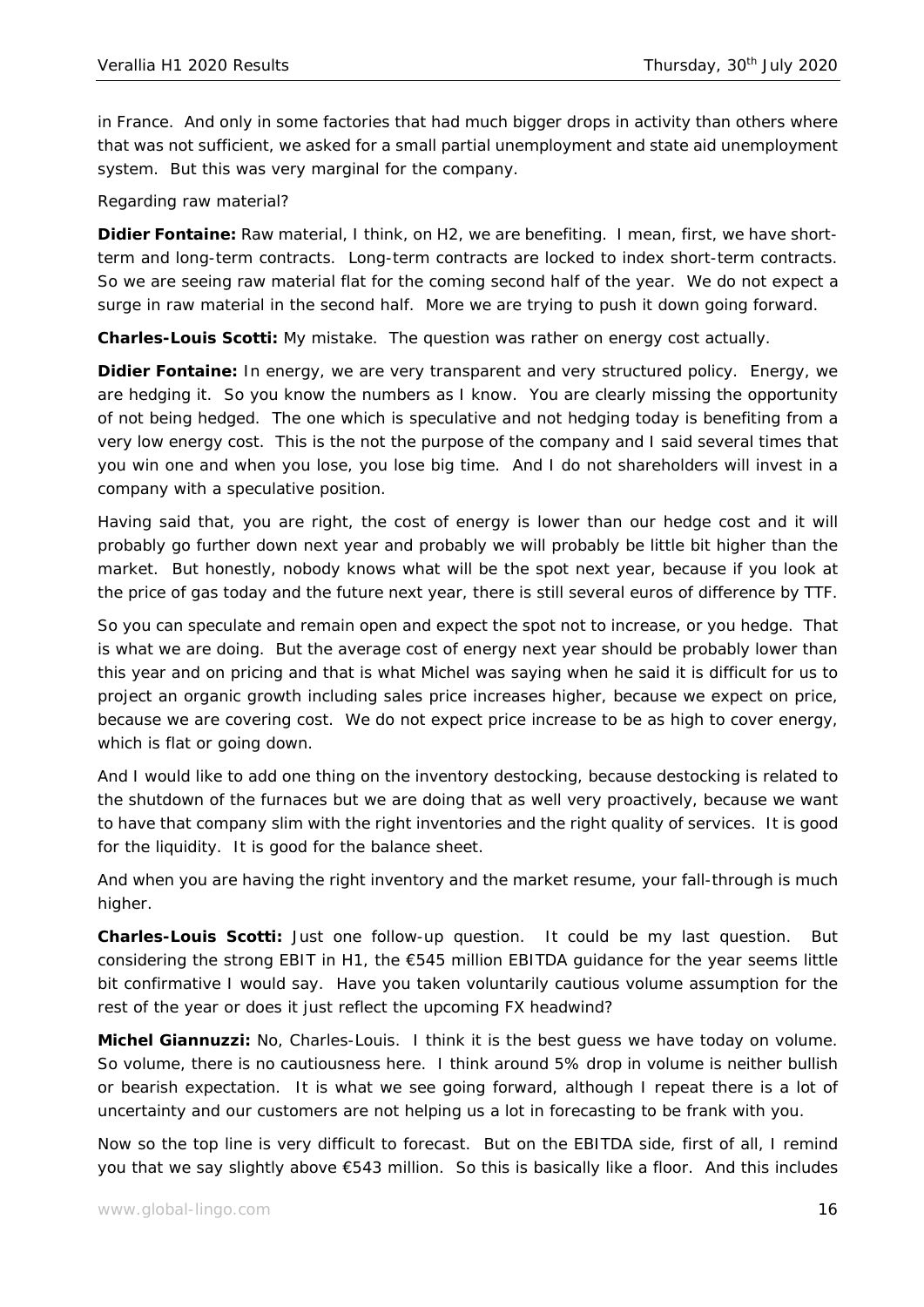two big unknown for H2 – not unknown but one which we know and the other one which we do not know.

The one we know is the destocking that Didier mentioned several times, that is huge for H2 compared to what happened last year. So we are talking about variance in terms of inventory variation. And as you understood, since we are going to stop six furnaces in H2 this year, there will be a lot of destocking.

The second thing is the exchange rate that this one is completely unknown and this is only translation impact. It is not transaction impact. Therefore, it is not hedged. And therefore, the only thing we know and Didier was very clear about it is that it can only be worse than what we have seen in terms of impact in H1. So we expect much bigger hit on the exchange rate side than the €30 million hit we took on the EBITDA in H1.

And I remind you also that we also have a stronger H1 and H2 in terms of both sales and EBITDA. This is more the seasonality of the business.

**Lars Kjellberg (Credit Suisse):** I just wanted to continue a bit on the guidance side. Maybe I missed this but I do think you called out almost an 8% drop in volumes sold in the second quarter. What was it in the first half? And the question really that I am trying to get an understanding with now on is when you talk about 5% down for the full year, it seems as kind of the math works out, you are not expecting any volume recovery in H2 versus what you experienced in H1 even with the COVID significant impact in Q2. And also on the previous questions about just the delta significant in destocking versus stock building you did last year. But also can you call out what is your view on the actual costs bringing down the furnaces and bringing them up again. I mean, six furnaces in the second half versus zero in itself I guess leads to significant higher costs just related to the furnace rebuild stop and start.

**Michel Giannuzzi:** Well, regarding the numbers you quoted. The Q2 sales drop by 9.6% or 9.7%. So you got the numbers right. There is no difference in this one. And now the recovery we see in Q3 and Q4 is compared to Q2, which is close to 10% or down, where if you made the average basically you are expecting something like more around 5% drop in H2. Still I repeat, quite a lot of unknown about Q3 in Southern Western Europe because of the tourism impact. And Q4 is traditionally always a small quarter. But this is the seasonality of the business.

So we expect sequentially a progressive recovery but not the business or the economic bouncing back to the same level as the one we had last year. So this is our assumption for the second half of the year.

**Lars Kjellberg:** I was going to say the same goes for mix I suppose. So you still have in the first mix.

**Michel Giannuzzi:** Absolutely, yeah. There have seen lot of articles in France about that recently, about the champagne region being very strongly hit by the fact that people are not again partying and consuming champagne as they used to. And there will be a strong hit this year and probably also next year on the champagne side, probably of course less than Q2 but still significant.

Regarding your second question about the furnace, let us maybe explain in more detail what does it mean. After 12 or 13 years of production life, the furnace is worn off. And it has to be stopped to either don't replace it, this is what we will do in one of the furnaces in Cognac. Or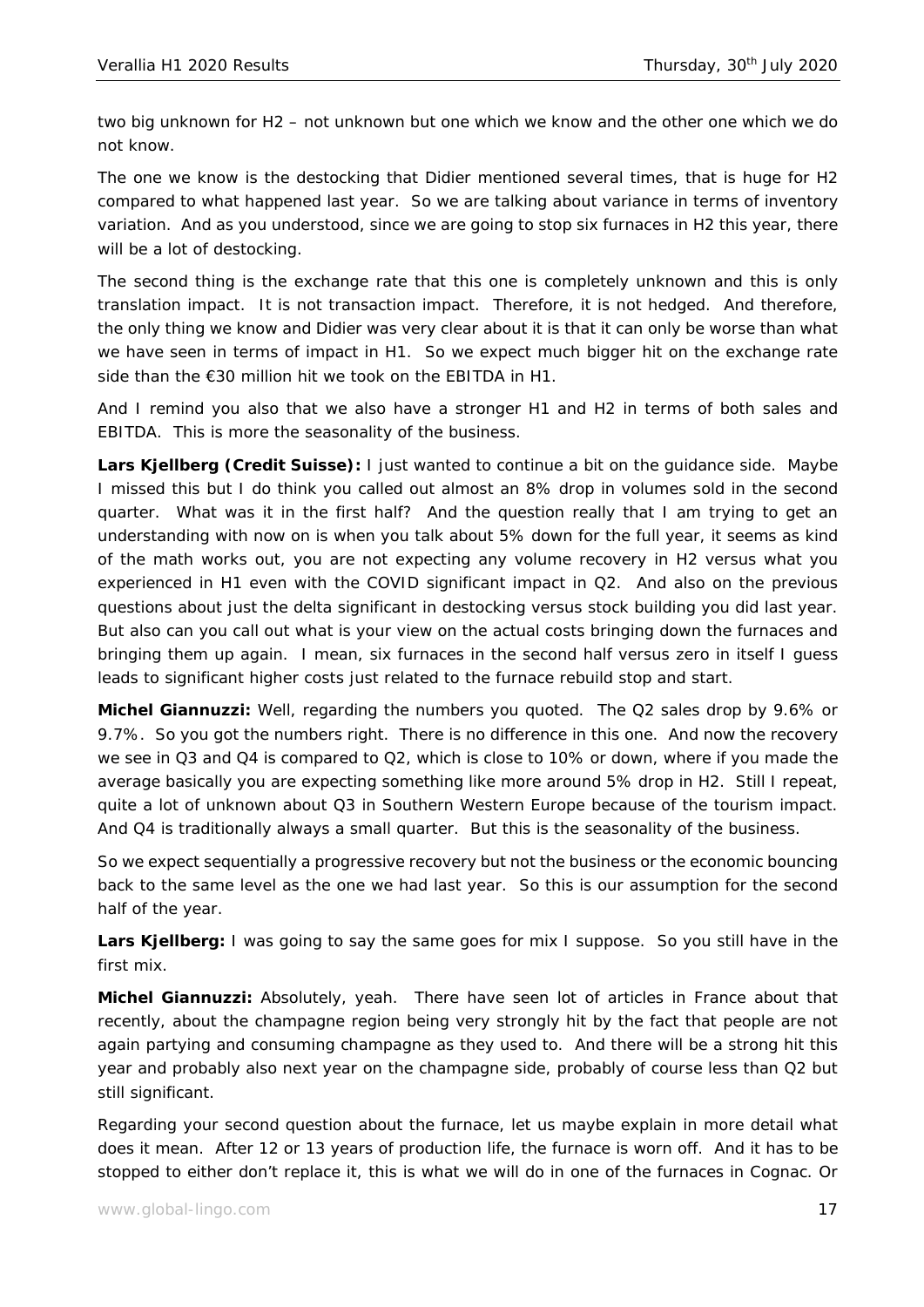to be rebuilt, so basically you knock it down and you completely rebuild this to a brand-new furnace.

So this is something that if you look at our track record, we repaired and rebuilt five or six furnaces a year, every year. This is very steady. This is an ongoing repair.

Now in the past until last year, because were sold out and we were short of capacity, the goal was try to repair, reconstruct the furnaces in the shortest period of time as possible. And during that time, the maintenance people are working because they do other maintenance activities on the site. They do some very big maintenance activities. Everything is being planned of course in advance. And some production people are taking off vacation or put on the banked hours systems and so on.

So this is the way we are doing. What is going to change this year compared to what we used to do in the prior years, is we are going to extend the shutdown of the sites. It is rather than trying to speed up the furnace we repair in the shortest possible time. We are going to take more time in order to adjust for the lower level of demand in the market. So we are adjusting it lower to the capacity that we have to the level of demand in the market.

So this will have, of course, some costs because we are not going to absorb those fixed costs of the people that are basically not producing in some cases or because we do not absorb the volume that we used to absorb in terms of fixed costs absorption.

#### **Lars Kjellberg:** Sure.

**Michel Giannuzzi:** But this is something that we clearly mentioned that this is our way and the most efficient way by the way to adjust the capacity. Of course, we have already taken the decision not to start the two brownfield furnaces in Villa Poma, Italy, and Azuqueca, Spain, until we see the demand of the market back to higher level. But beyond all of this first major decision we took in Q2, the best way for us to adjust down for capacity is to extend the stoppage period of the furnace rebuild.

Lars Kjellberg: Got it. Just one final question for me. The flow based organisation that you are talking about, you are now putting in place in France. Appreciate 150 jobs would be lost in the process. Aside from that setting itself, what sort of benefits does this give you and if you can put that in some sort of monetary terms, what you are now doing in France for the group?

**Michel Giannuzzi:** Well, first of all, the 150 jobs position that will be eliminated, 80 of them are related to the non-rebuild of the furnace in Cognac. So 80 of them is basically bring to the downsizing of the capacity in Cognac. The remaining 70 are spread over the other six plants, okay? So you see 70 divided by six, you are talking about 10 to 15 jobs per plant are basically optimisation of the work organisation.

And the main concept basically is to having a flow organisation where you have under the same responsibility the people looking for production and quality from the furnace down to the warehouse, where today France is still organised by process, which means that you have organisation for the furnace, , another organisation for the hot-end workshop and an organisation for the cold-end workshop.

And this is, of course, not the best in terms of responsibilisation and empowerment of our people. And we have changed this organisation already more than two years ago in the other factories. And we have seen of course much more responsive organisation, much more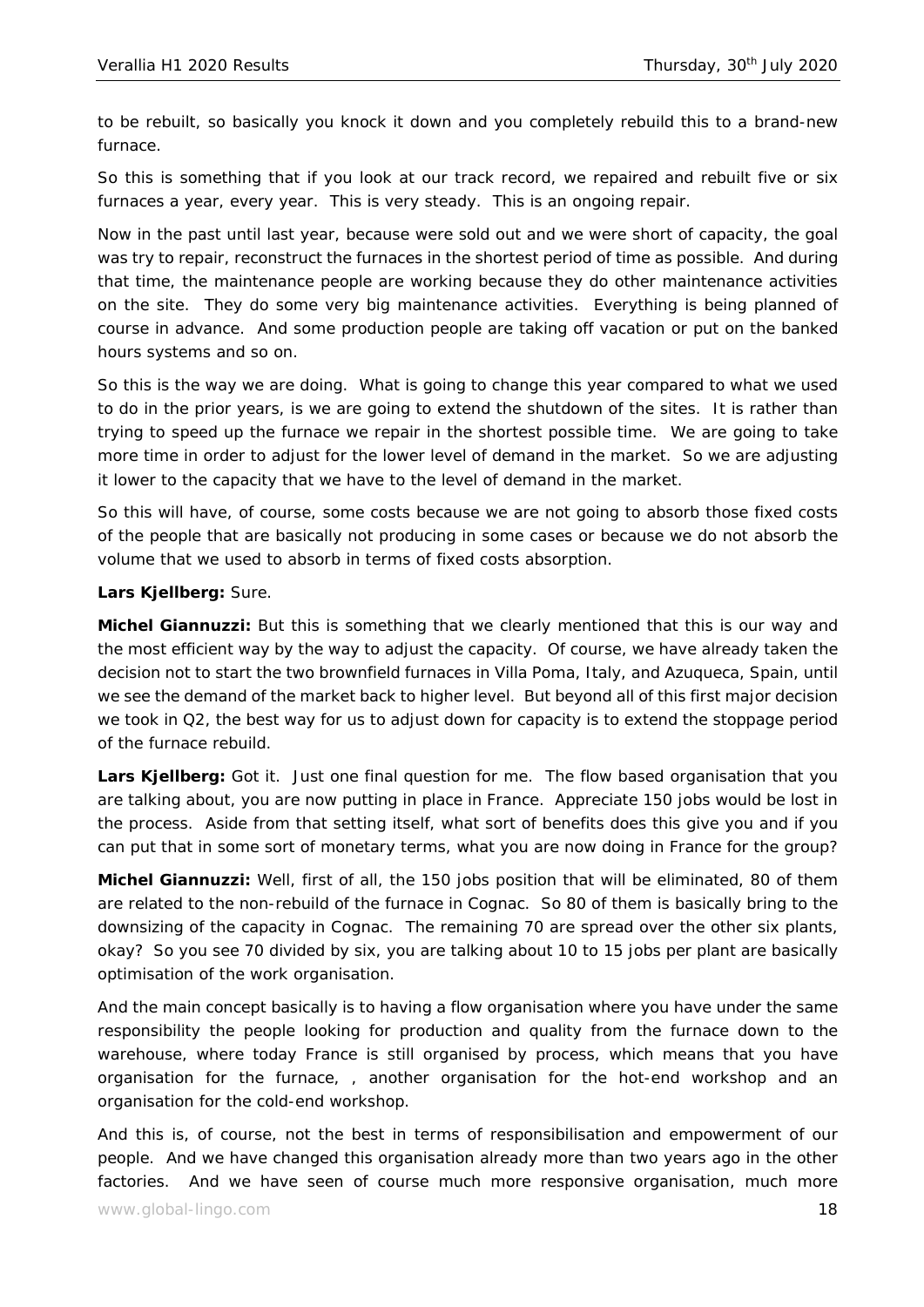empowered organisation and that has led of course to improvements in quality, in adding a better quality because people react faster and they feel more responsible throughout the whole production process about the quality. And of course in terms of the yield improvement and in terms of machine efficiency and production efficiency.

So we are not going to give you precise numbers beyond the job that are going to be eliminated which is through productivity. But there is beyond just the cost aspect that you can calculate. There is a clear side benefit in operating your plant at a much better quality level and at a much better overall efficiency level.

**Francisco Ruiz (Exane):** I have two questions. The first one is, again, I am sorry to insist, on the EBITDA guidance for the full year. So assuming this €543 million, or slightly above €543 million, does imply a drop in margin, if I have a correct level of sales, of more than 300 basis points in H2, and compared to last year, almost 150 basis points. Are my calculation correct or probably I am doing something wrong here?

**Didier Fontaine:** No, actually it is a drop versus H1 of around 200 basis points.

**Francisco Ruiz:** Okay. Good. The second question is working capital and factoring. So if you could give us the data on factoring on this semester and how do you expect the working capital to evolve with the furnaces, stock etc.in H2?

**Didier Fontaine:** Non-recourse factoring dropped by 8% in H1 in flows, essentially because where it dropped mainly is where the countries dropped in activities, essentially France. So going forward, it should resume with increased level of activity. However, and let us keep in mind that in front of us, we still have customers that are weak, a wall of liquidity with PGE, with social charges. So we need to be very careful. And the insurance credits that are covering the non-recourse factoring programme are pretty cold feet today. And they are not increasing their exposure. They are more reducing than increasing.

So basically we do not expect to catch up on the non-recourse factoring. I think we are going to still be below last year in value and in percentage of coverage again.

Now on the working capital, if you exclude that, and I said that is very important for us, we did much better working capital in our first half than last year. And in second half, with the destocking mechanically because a lot of the furnace repair will happen in Q3, will have a full cash impact in the fourth quarter. So we do expect working capital to be an improvement compared to last year. And we are still foreseeing free cash flow to liquidity which is above three digits.

**Michel Giannuzzi:** Which means that we will keep deleveraging and reducing the debt of the company in H2.

**Francisco Ruiz:** And just a follow-up on the French plant. Could you give us an idea of the payback of the €19 million?

**Michel Giannuzzi:** I would start on this question for obvious reasons. We are in the process of discussing with the union representatives as we speak. And until those negotiations are completed, if you allow me, Francisco, I will not answer your question.

**Francisco Ruiz:** But the €19 million is the cost of the full plant?